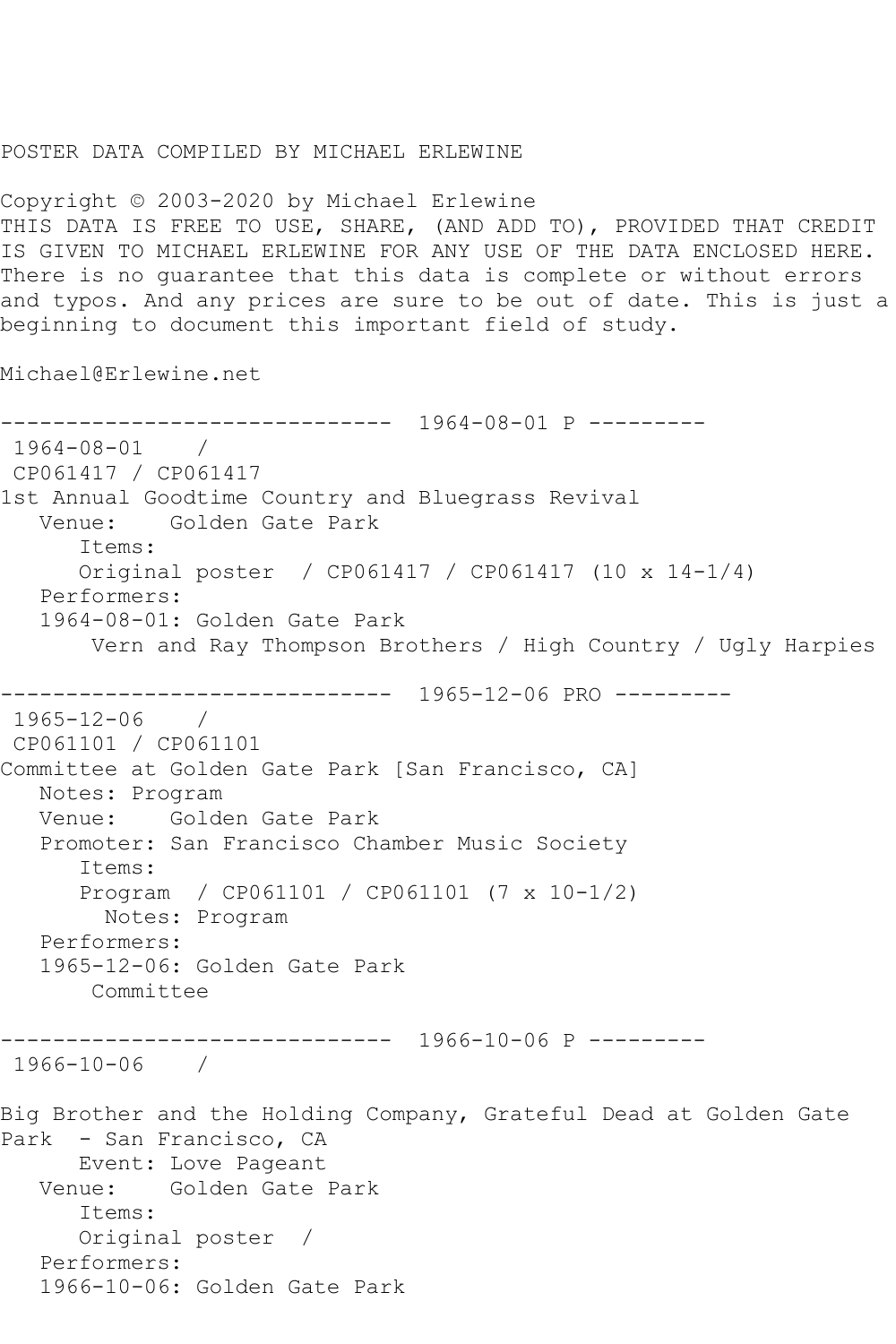Big Brother and the Holding Company / Grateful Dead / Electric Chamber Orkustra ------------------------------ GGP-2.244 1966-10-15 P-1 --------- 1966-10-15 / GGP 2.244 CP002983 / 2939 Happiness Free Fair at Golden Gate Park - San Francisco, CA Notes: This item appears in the Art of Rock book, plate no. 2.244 Event: Artists' Liberation Front Free Fair at Golden Gate Park Panhandle, San Francisco, CA Venue: Golden Gate Park Promoter: Book: Art of Rock Items: Original poster GGP-2.244 Edition 1 / CP002983 / 2939 AORPlate: 2.244 Performers: 1966-10-15 1966-10-16: Golden Gate Park ------------------------------ GGP-2.251 1967 P-1 --------- 1967 / GGP 2.251 CP003159 / A2 251 Grateful Dead, Chocolate George at Golden Gate Park - San Francisco, CA Notes: This item appears in the Art of Rock book, plate no. 2.251 Venue: Golden Gate Park Promoter: Hell's Angels Items: Original poster GGP-2.251 Edition 1 / CP003159 / A2 251 AORPlate: 2.251 Performers: 1967: Golden Gate Park Grateful Dead / Chocolate George ------------------------------ POL 1967-01-14 P-1 --------- 1967-01-14 / POL CP001461 / 1485 A Meeting of Tribes for a Human Be-In at the Polo Grounds Event: A Meeting of Tribes for a Human Be-In Artist: Ami Magill Venue: Polo Grounds, Golden Gate Park Promoter: Human Be-In Items: Original poster POL Edition 1 / CP001461 / 1485 Performers: 1967-01-14: Polo Grounds, Golden Gate Park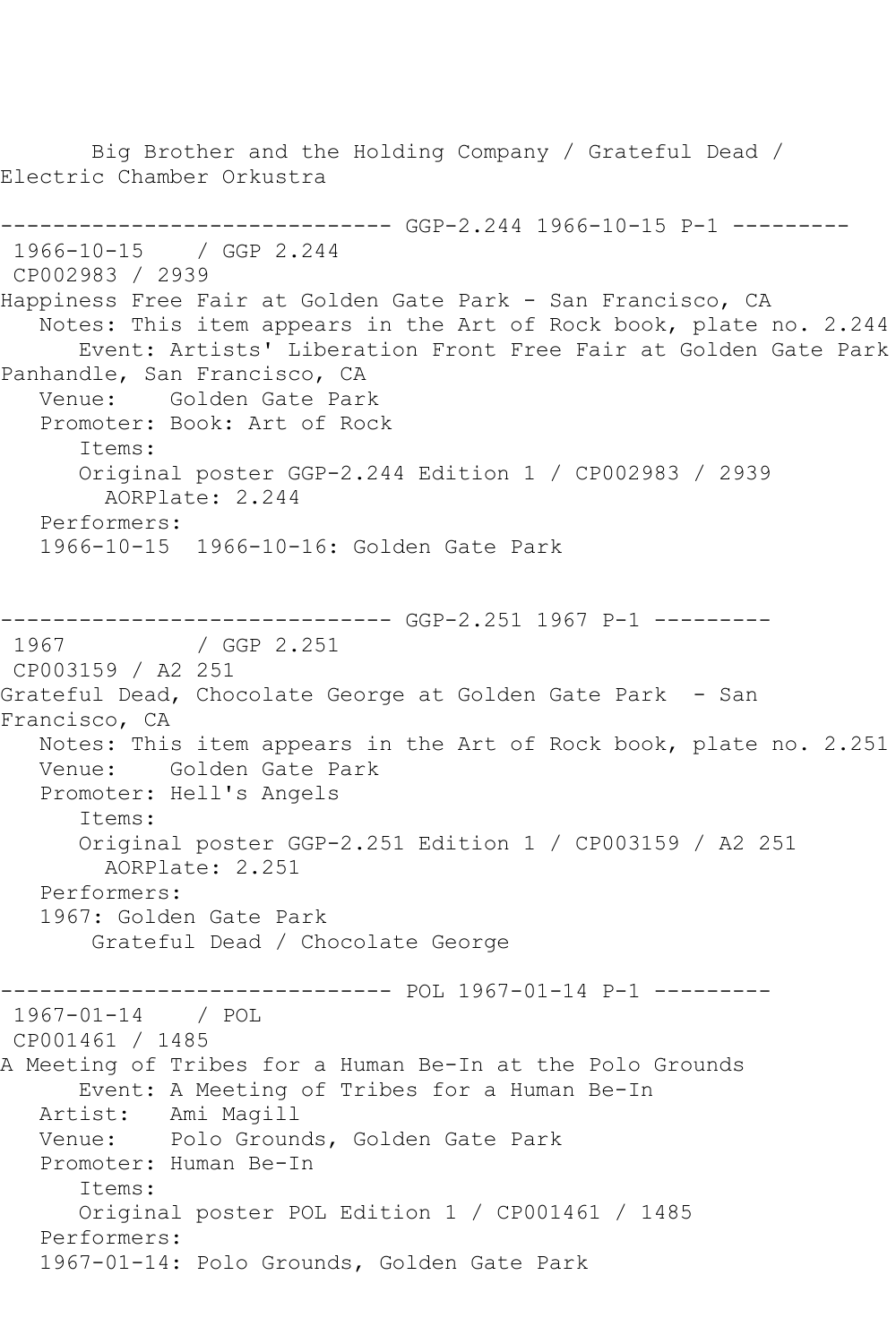------------------------------ POL-2.217 1967-01-14 P-1 ---------

1967-01-14 / POL 2.217

CP007049 / CP02299

Human Be-In: Allen Ginsberg, Timothy Leary at Polo Grounds, Golden Gate Park

 Notes: The 'Human Be-In," a named coined by Michael Bowen for the event, which was held in Golden Gate Park, in the polo grounds. This poster was designed by Stanley Mouse and Michael Bowen, and printed at the Bindweed Press in San Francisco. The poster announced "A Gathering of the Tribes for a Human Be-In." This is considered, along with the Trips Festival, one of the key events of the era, an event that brought both the Beat element and the emerging Hippies together, sharing their cultures. The event was fashioned after the Hindu Festival Kumbha Mela, a non-sectarian religious festival held in India every 12 years. The Human Be-In was to be an American version of this kind of spiritual event.

The event was co-organized by Allen Cohen, the publisher of the San Francisco Oracle, and he featured the event on the cover of his publication. In attendance were all the high lords of psychedelia, including Baba Ram Das, Timothy Leary, Allen Ginsberg, Gary Snyder, and radicals Dick Gregory and Jerry Rubin, along with the Grateful Dead, Quicksilver Messenger Service, and many others - a true meeting of the minds. Radicals/Beats, Mind Trippers, and Hippies, all merging in a single event.

This is considered to be one of the high-water marks in the history of psychedelic posters. This poster is considered essential to any comprehensive collection of the posters of this era. It is very difficult to find. There were 500 orignals printed.

This item appears in the Art of Rock book, plate no. 2.217 1200 Private Notes: \* B- 750@ Event: A Gathering of the Tribes for a Human Be-In Artist: Stanley Mouse Venue: Polo Grounds, Golden Gate Park Promoter: Human Be-In Items: Original poster POL-2.217 Edition 1 / CP007049 / CP02299 Description: 1 original, 2nd printing is 20 x 28 and has colored bands acoss the image, 3rd print by S.F. Poster Co. (14-3/16 x 23) AORPlate: 2.217 1200 Price: 1000.00 Original poster (Original) POL-2.217 Edition 2 / CP070019 AORPlate: 2.217 1200 Handbill POL-2.217 Edition 1 / CP000703 / 0714 Description: 1 original (8-1/2 x 11)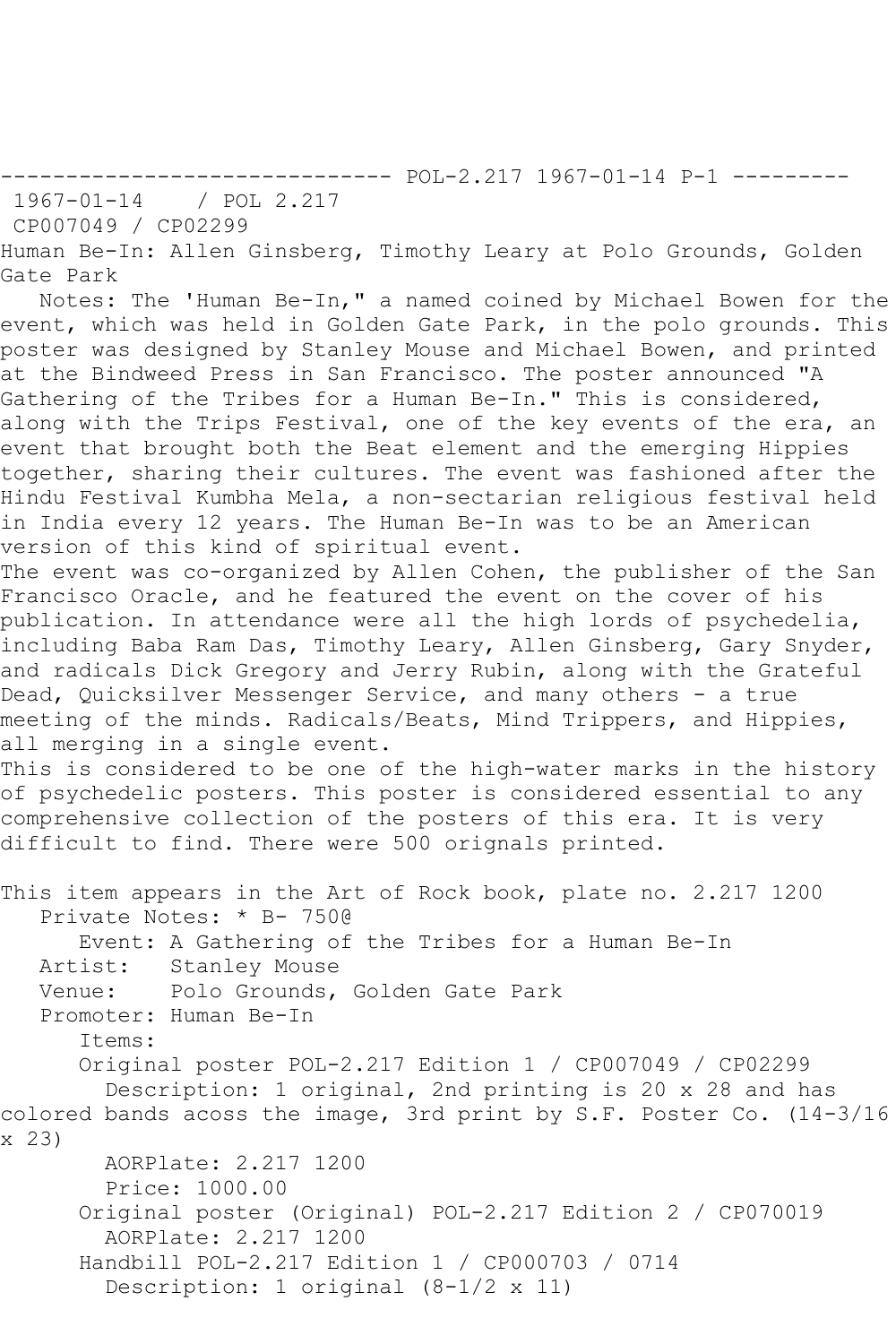```
 AORPlate: 2.217 1200 
        Price: 250.00
        POL-2.217 / CP000921 / 0937
         AORPlate: 2.217 1200 
        POL-2.217 / CP009917 / CS05012
         AORPlate: 2.217 1200 
   Performers:
   1967-01-14: Polo Grounds, Golden Gate Park
       Allen Ginsberg / Timothy Leary / Richard Alpert / Dick 
Gregory / Lenore Kandel / Jerry Rubin / Jerry / San Francisco Rock 
Bands / Lawrence Ferlingetti / Gary / Snyder / Michael Mcclure / 
Robert Baker / Buddha
------------------------------ POL-2.216 1967-01-14 H-1 ---------
1967-01-14 / POL 2.216
CP000158 / 0162
Allen Ginsberg, Timothy Leary at Polo Grounds, Golden Gate Park -
San Francisco,
   Notes: This item appears in the Art of Rock book, plate no. 2.216 
300
      Event: Pow-Wow, A Gathering of the Tribes, Human Be-In
   Artist: Wes Wilson
   Venue: Polo Grounds, Golden Gate Park
   Promoter: Human Be-In
       Items:
      Handbill POL-2.216 Edition 1 / CP000158 / 0162 (8-1/2 x 11)
        AORPlate: 2.216 300 
        Price: 400.00
        POL-2.216 / CP001097 / 1111
        AORPlate: 2.216 300 
        POL-2.216 / CP018805 / XA19670114
        AORPlate: 2.216 300 
        POL-2.216 / NONE / XA1967011
        AORPlate: 2.216 300 
        POL-2.216 / CP022002 / XP085
         AORPlate: 2.216 300 
   Performers:
   1967-01-14: Polo Grounds, Golden Gate Park
       Allen Ginsberg / Timothy Leary / Ferlinghetti / Richard 
Alpert / Jerry Rubin / Gregory / Gary Snyder
------------------------------ POL-2.215 1967-01-14 P-2 ---------
1967-01-14 / POL 2.215
CP005638 / CP00887
Allen Ginsberg, Timothy Leary at Polo Grounds, Golden Gate Park -
San Francisco,
```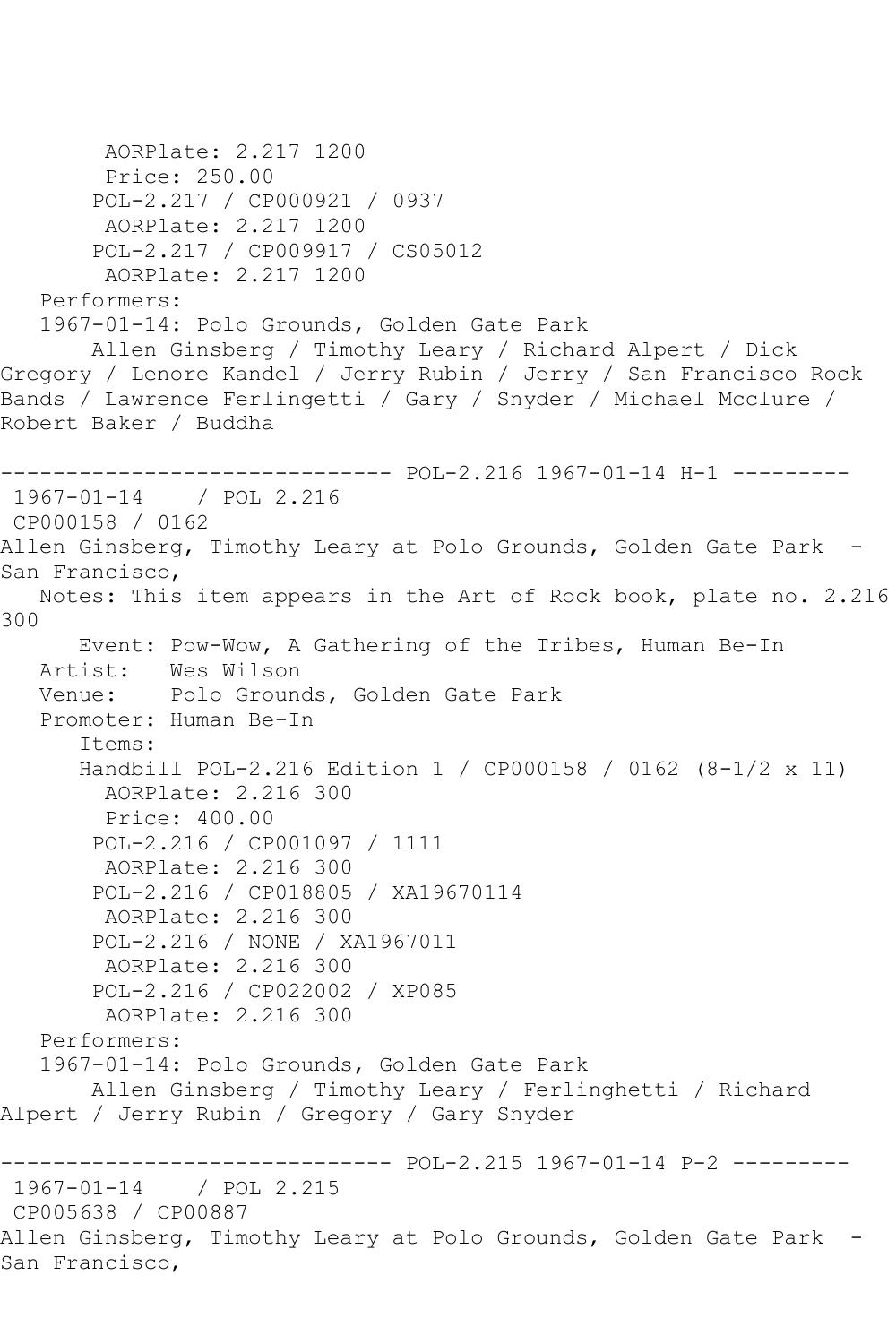Notes: Credited as Rick's first major poster. The aclaim he got for this caused him to concentrate on posters rather than cartoons at this point in his career.

This item appears in the Art of Rock book, plate no. 2.215 Private Notes: AOR-2.215 B- 1800.00 \*B/B- 75 3rd?@ Event: Pow-Wow, A Gathering of the Tribes, Human Be-In Artist: Rick Griffin Venue: Polo Grounds, Golden Gate Park Promoter: Human Be-In Items: Original poster POL-2.215 Edition 1 / CP007089 / CP02339 Description: reprint, no color (14-3/16 x 20) AORPlate: 2.215 Price: 2000.00 Original poster (Reprint) POL-2.215 Edition 2 / CP005638 / CP00887 Description: 1 original and 2 reprints (14 x 20) AORPlate: 2.215 Price: 2000.00 Original poster POL-2.215 Edition 3 / Description: Buff stock. No credites. Done by Berkeley Bonaparte. (14 x 20) AORPlate: 2.215 Price: 60.00 Handbill POL-2.215 / (8-1/2 x 11) AORPlate: 2.215 Price: 700.00 POL-2.215 / CP000924 / 0940 AORPlate: 2.215 POL-2.215 / CP001443 / 1465 AORPlate: 2.215 Performers: 1967-01-14: Polo Grounds, Golden Gate Park Allen Ginsberg / Timothy Leary / Richard Alpert / Dick Gregory / Lenore Kandel / Jerry Rubin / San Francisco Rock Bands / Lawrence Ferlingetti / Gary Snyder / Michael Mcclure / Robert Baker / Buddha ------------------------------ 1967-04-14 P --------- 1967-04-14 / Country Joe Park Event: Eve of the Peace March Venue: Golden Gate Park Items: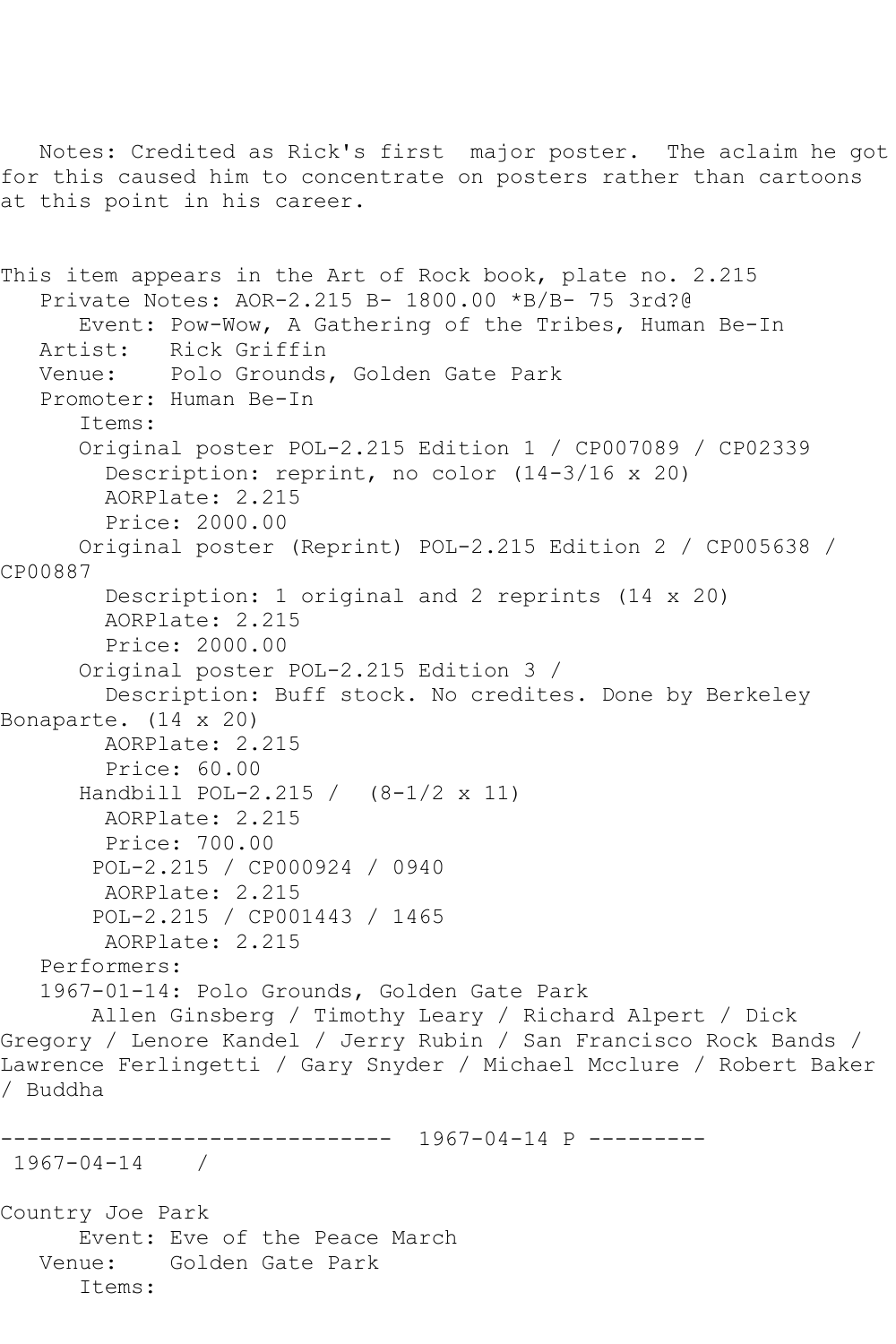```
 Original poster / 
    Performers:
    1967-04-14: Golden Gate Park
        Country Joe and the Fish
                     ------------------------------ GGP 1967-06-25 P-1 ---------
1967-06-25 / GGP 
CP012746 / DL19670625
Jimi Hendrix at Golden Gate Park - San Francisco, CA
   Artist: Dennis Loren
   Venue: Golden Gate Park
       Items:
       Original poster GGP Edition 1 / CP012746 / DL19670625
        GGP / NONE / DL1967062
   Performers:
    1967-06-25: Golden Gate Park
        Jimi Hendrix
------------------------------ GGP 1969-01-02 P-1 ---------
1969-01-02 / GGP 
CP012780 / DL19690102
Led Zeppelin, Alice Cooper at Golden Gate Park - San Francisco, CA
  Artist: Dennis Loren<br>Venue: Golden Gate B
           Golden Gate Park
       Items:
       Original poster GGP Edition 1 / CP012780 / DL19690102
        GGP / NONE / DL1969010
    Performers:
    1969-01-02 1969-01-05: Golden Gate Park
        Led Zeppelin / Alice Cooper
  ------------------------------ GGP 1969-02-05 P-1 ---------
1969-02-05 / GGP 
CP012782 / DL19690205
Van Morrison at Golden Gate Park - San Francisco, CA
   Artist: Dennis Loren
   Venue: Golden Gate Park
       Items:
       Original poster GGP Edition 1 / CP012782 / DL19690205
        GGP / NONE / DL1969020
    Performers:
    1969-02-05: Golden Gate Park
        Van Morrison
   ------------------------------ 1969-05-07 P ---------
1969-05-07 /
```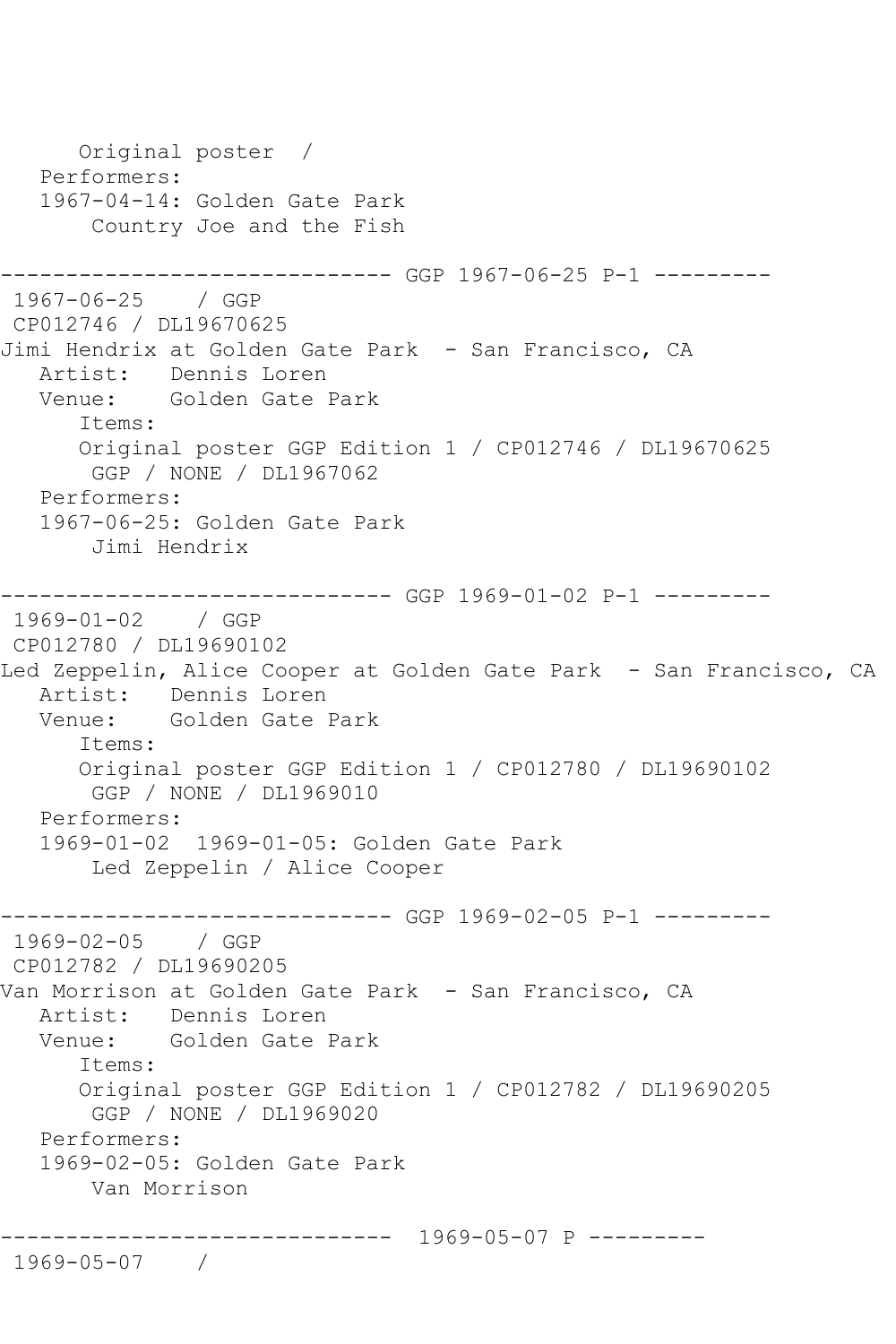Grateful Dead, Jefferson Airplane at Polo Grounds, Golden Gate Park - San Francisco,<br>Venue: Pol Polo Grounds, Golden Gate Park Items: Original poster / Performers: 1969-05-07: Polo Grounds, Golden Gate Park Grateful Dead / Jefferson Airplane ------------------------------ GGP-2.243 1969-05-24 P-1 --------- 1969-05-24 / GGP 2.243 CP009721 / CS04816 Country Joe and the Fish, Pitschel Players at Golden Gate Park - San Francisco, CA Notes: This item appears in the Art of Rock book, plate no. 2.243 Benefit: Haight-Ashbury's Children's Center Event: The Rock of The Ages Haight-Ashbury Festival Artist: Wes Wilson<br>Venue: Golden Gate Golden Gate Park Promoter: Book: Art of Rock Items: Original poster GGP-2.243 Edition 1 / CP009721 / CS04816 (13- 3/16 x 18-1/2) AORPlate: 2.243 Price: 600.00 GGP-2.243 / CP001221 / 1236 AORPlate: 2.243 GGP-2.243 / CP018850 / XA19690524 AORPlate: 2.243 Performers: 1969-05-24 1969-05-25: Golden Gate Park Country Joe and the Fish / Pitschel Players / Johnny Sunshine / Pipe Joint Compound / Billy T. Grey Quintet / Angel's Own Social Grace / John Fromer / Lamb / Dennis Doyle and Company / Sky / Andy Rice / Drake Deknatel / Afro Cubanos / Blessed Deliverance Band ------------------------------ GGP 1971 P-1 --------- / GGP CP012788 / DL19710000 Beach Boys at Golden Gate Park - San Francisco, CA Artist: Dennis Loren Venue: Golden Gate Park Items: Original poster GGP Edition 1 / CP012788 / DL19710000 GGP / NONE / DL1971000 Performers: 1971: Golden Gate Park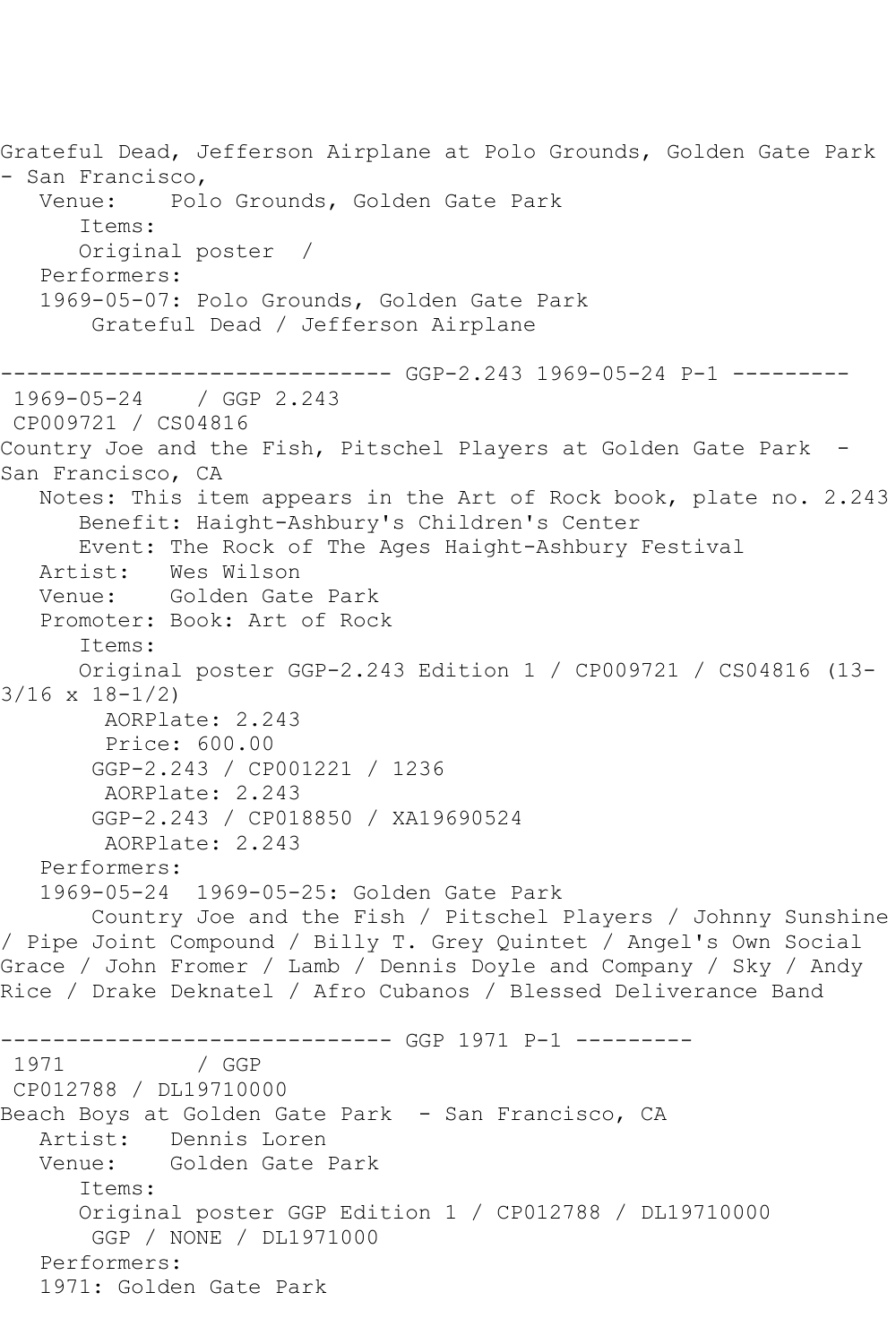Beach Boys

```
------------------------------ GGP 1971-05-04 P-1 ---------
1971-05-04 / GGP 
CP012790 / DL19710504
Humble Pie at Golden Gate Park - San Francisco, CA
   Artist: Dennis Loren
   Venue: Golden Gate Park
       Items:
       Original poster GGP Edition 1 / CP012790 / DL19710504
        GGP / NONE / DL1971050
   Performers:
   1971-05-04: Golden Gate Park
        Humble Pie
------------------------------ GGP 1971-10-17 P-1 ---------
1971-10-17 / GGP 
CP012792 / DL19711006
Edgar Winter at Golden Gate Park - San Francisco, CA
   Artist: Dennis Loren
   Venue: Golden Gate Park
       Items:
      Original poster GGP Edition 1 / CP012792 / DL19711006
        GGP / NONE / DL1971100
   Performers:
   1971-10-17: Golden Gate Park
        Edgar Winter
------------------------------ GGP 1973-09-15 P-1 ---------
1973-09-15 / GGP 
CP014233 / MARM037
Iggy Pop at Golden Gate Park - San Francisco, CA
  Artist: Dennis Loren<br>Venue: Golden Gate B
           Golden Gate Park
       Items:
       Original poster GGP Edition 1 / CP014233 / MARM037
        GGP / CP012796 / DL19730905
       GGP / NONE / DL1973090
   Performers:
   1973-09-15 1973-09-17: Golden Gate Park
        Iggy Pop
  ------------------------------ GGP 1973-12-06 P-1 ---------
1973-12-06 / GGP 
CP014230 / MARM034
Steely Dan, Woodpecker at Golden Gate Park - San Francisco, CA
   Artist: Dennis Loren
```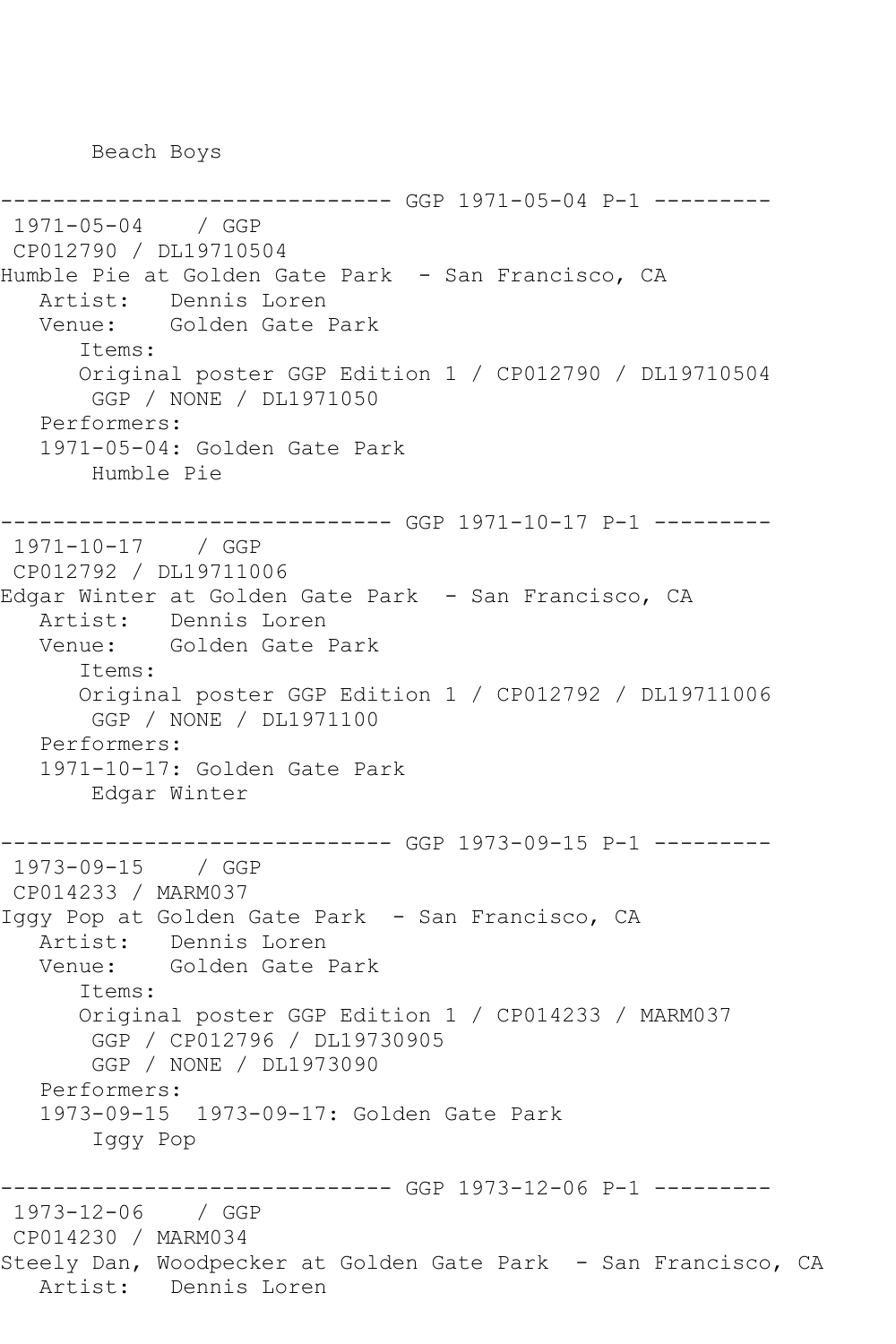Venue: Golden Gate Park Items: Original poster GGP Edition 1 / CP014230 / MARM034 GGP / CP012798 / DL19731206 GGP / NONE / DL1973120 Performers: 1973-12-06 1973-12-10: Golden Gate Park Steely Dan / Woodpecker ------------------------------ GGP 1974-07-12 P-1 --------- 1974-07-12 / GGP CP001587 / 1608 Robinson, L.C. at Golden Gate Park - San Francisco, CA Series: 2nd Annual San Francisco Blues Festival Artist: Phredd Venue: Golden Gate Park Items: Original poster GGP Edition 1 / CP001587 / 1608 (10-1/2 x 27) Performers: 1974-07-12 1974-07-13: Golden Gate Park Robinson / L.C. / Boogie Jake ------------------------------ GGP 1977-12-03 P-1 --------- 1977-12-03 / GGP CP012808 / DL19771203 Van Halen at Golden Gate Park - San Francisco, CA<br>Artist: Dennis Loren Dennis Loren Venue: Golden Gate Park Items: Original poster GGP Edition 1 / CP012808 / DL19771203 GGP / NONE / DL1977120 Performers: 1977-12-03: Golden Gate Park Van Halen ------------------------------ GGP 1978-02-00 P-1 --------- 1978-02-00 / GGP CP012810 / DL19780200 Van Halen at Golden Gate Park - San Francisco, CA<br>Artist: Dennis Loren Dennis Loren Venue: Golden Gate Park Items: Original poster GGP Edition 1 / CP012810 / DL19780200 GGP / NONE / DL1978020 Performers: 1978-02-00: Golden Gate Park Van Halen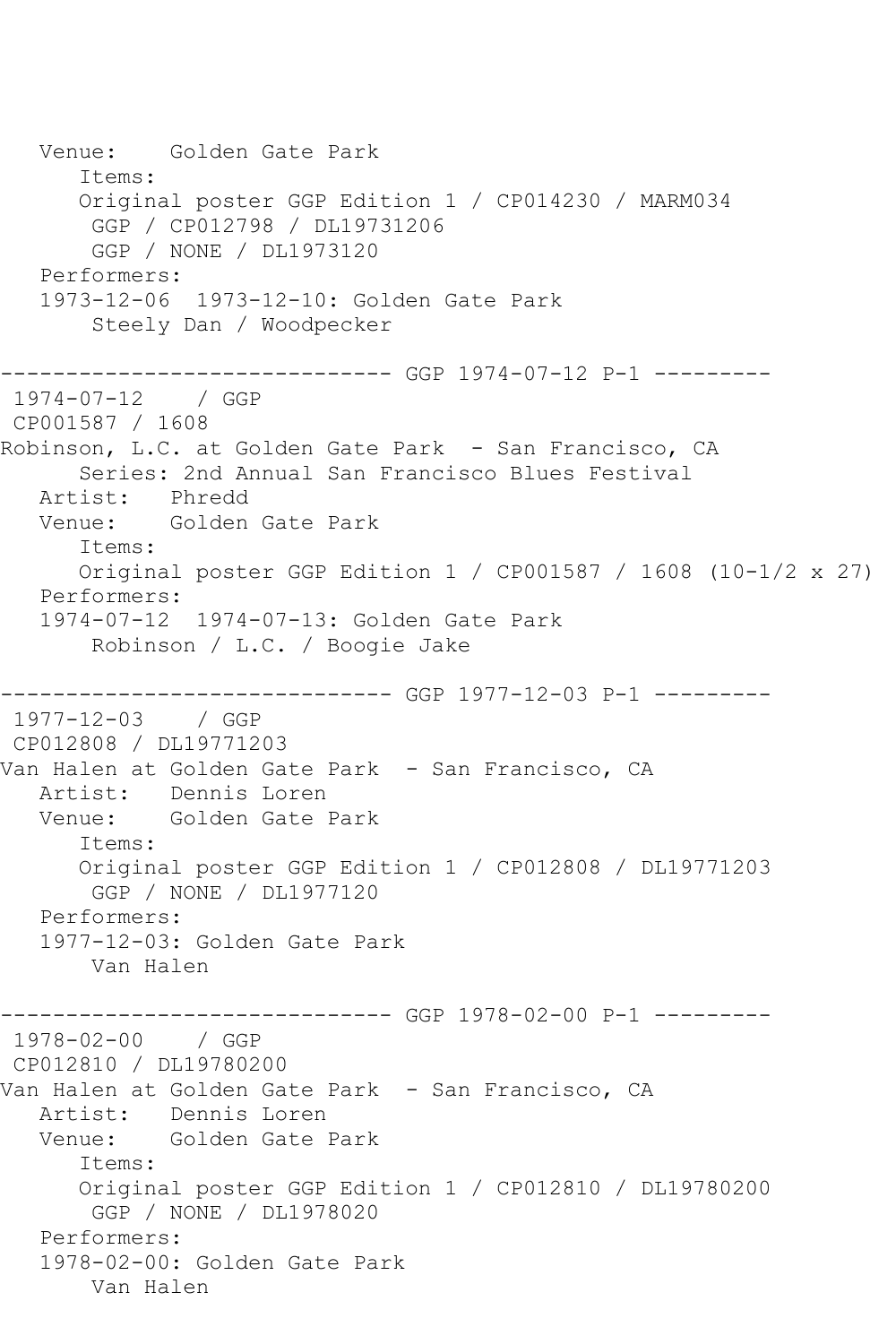------------------------------ GGP-4.034 1978-08-12 P-1 --------- 1978-08-12 / GGP 4.034 CP001259 / 1274 Lowell Fulson, Harmonica George Smith at Golden Gate Park - San Francisco, CA Notes: This item appears in the Art of Rock book, plate no. 4.034 Other: Festival Series: 6th Annual San Francisco Blues Festival Artist: Andrew Wood Venue: Golden Gate Park Promoter: Tom Mazzolini Items: Original poster GGP-4.034 Edition 1 / CP001259 / 1274 (19-1/2  $x 17 - 1/4$  AORPlate: 4.034 Performers: 1978-08-12 1978-08-13: Golden Gate Park Lowell Fulson / Harmonica George Smith / Sugar Pie De Santo / Rod Piazza / Smokey Wilson / Omar Hakim Khayyam / Guitar Curtis / Charles Huff and the Hummell-Thmpson Blues Ensemble 1978-08-13: Lonesome Sundown / Louisiana Red / Phillip Walker / Queen Ida / Mark Naftalin / Thunderbirds / Isaac Scott ------------------------------ POL 1979-07-08 P-1 --------- 1979-07-08 / POL CP012862 / DVS005 San Francisco Marathon at Polo Grounds, Golden Gate Park - San Francisco, CA<br>Artist: I David Singer Venue: Polo Grounds, Golden Gate Park Items: Original poster POL Edition 1 / CP012862 / DVS005 (29 x 23) POL / CP000951 / 0968 Performers: 1979-07-08: Polo Grounds, Golden Gate Park ------------------------------ GGP-4.035 1979-08-11 P-1 --------- 1979-08-11 / GGP 4.035 CP001160 / 1171 Little Joe Blue, Roy Brown at Golden Gate Park - San Francisco, CA Notes: This item appears in the Art of Rock book, plate no. 4.035 Series: 7th Annual San Francisco Blues Festival Artist: Andrew Wood Venue: Golden Gate Park Promoter: Book: Art of Rock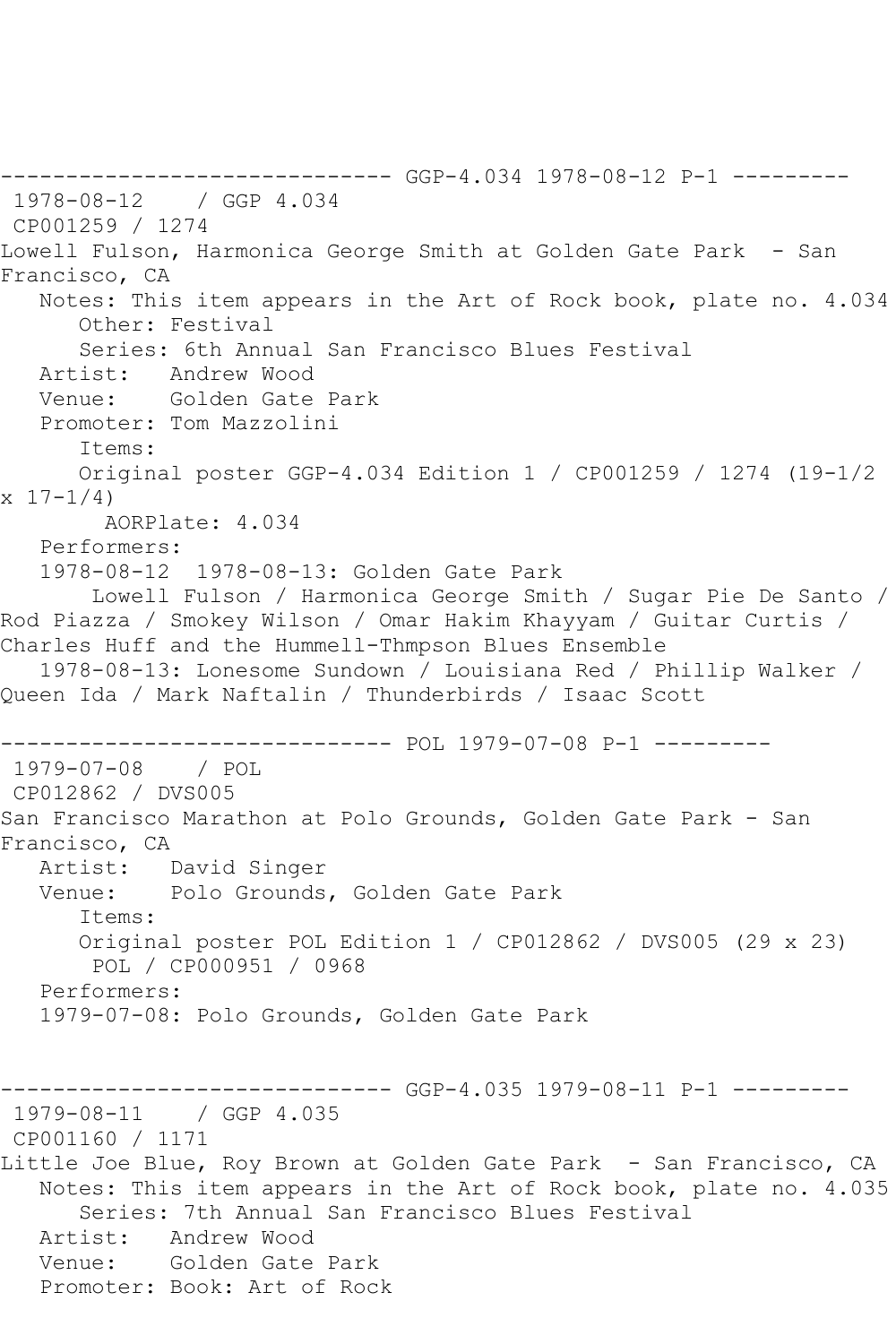```
 Items:
      Original poster GGP-4.035 Edition 1 / CP001160 / 1171 (17 x 
22)
        AORPlate: 4.035 
   Performers:
   1979-08-11 1979-08-12: Golden Gate Park
       Little Joe Blue / Roy Brown / J.C. Burris / Big Joe Diskin / 
Hitide Harris / Freddie Roulette / Sam Brothers Five / Ron Thompson 
Band / Mark Naftalin / Big Mama Thornton / Blue Sax Allstars / DR. 
Wild Willie Moore / Bobby Forte / Joe Conwright / Mel Brown / Robert 
Cray Band / Paul Delay / Double Trouble / Miss Lou Ann Barton / J.J. 
Jones / Louis Myers / Jimmy Rogers / Luther Tucker
------------------------------ GGP-4.033 1980-09-13 P-1 ---------
1980-09-13 / GGP 4.033
CP001159 / 1170
Fabulous Thunder, John Lee Hooker at Golden Gate Park - San 
Francisco, CA
   Notes: This item appears in the Art of Rock book, plate no. 4.033
      Series: 8th Annual San Francisco Blues Festival
   Artist: Jim Shumaker
   Venue: Golden Gate Park
   Promoter: SF Commision's Neighborhood Arts Program
      Items:
      Original poster GGP-4.033 Edition 1 / CP001159 / 1170 (16 x 
22)
        AORPlate: 4.033 
   Performers:
   1980-09-13 1980-09-14: Golden Gate Park
       Fabulous Thunder / John Lee Hooker / Pee Wee Crayton / Percy 
Mayfield / Buddy Ace / Sonny Rhodes / Cobras / Gary Smith and the 
Houserockers / Andrew Jeffries / Fabulous Thunderbirds / Nighthawks 
/ Little Charlie and the Nightcats / Blues Survivors / Mississippi 
Johnny Waters / Blind Joe Hill
------------------------------ GGP 1987-09-12 P-1 ---------
1987-09-12 / GGP 
20th Anniversary Summer of Love: Dinosaurs, Country Joe Mcdonald at 
Golden Gate Park - San Francisco, CA
      Series: 20th Anniversary
   Artist: Rick Griffin
   Venue: Golden Gate Park
      Items:
      Original poster GGP Edition 1 / (16-1/2 x 22-1/4)
   Performers:
   1987-09-12: Golden Gate Park
```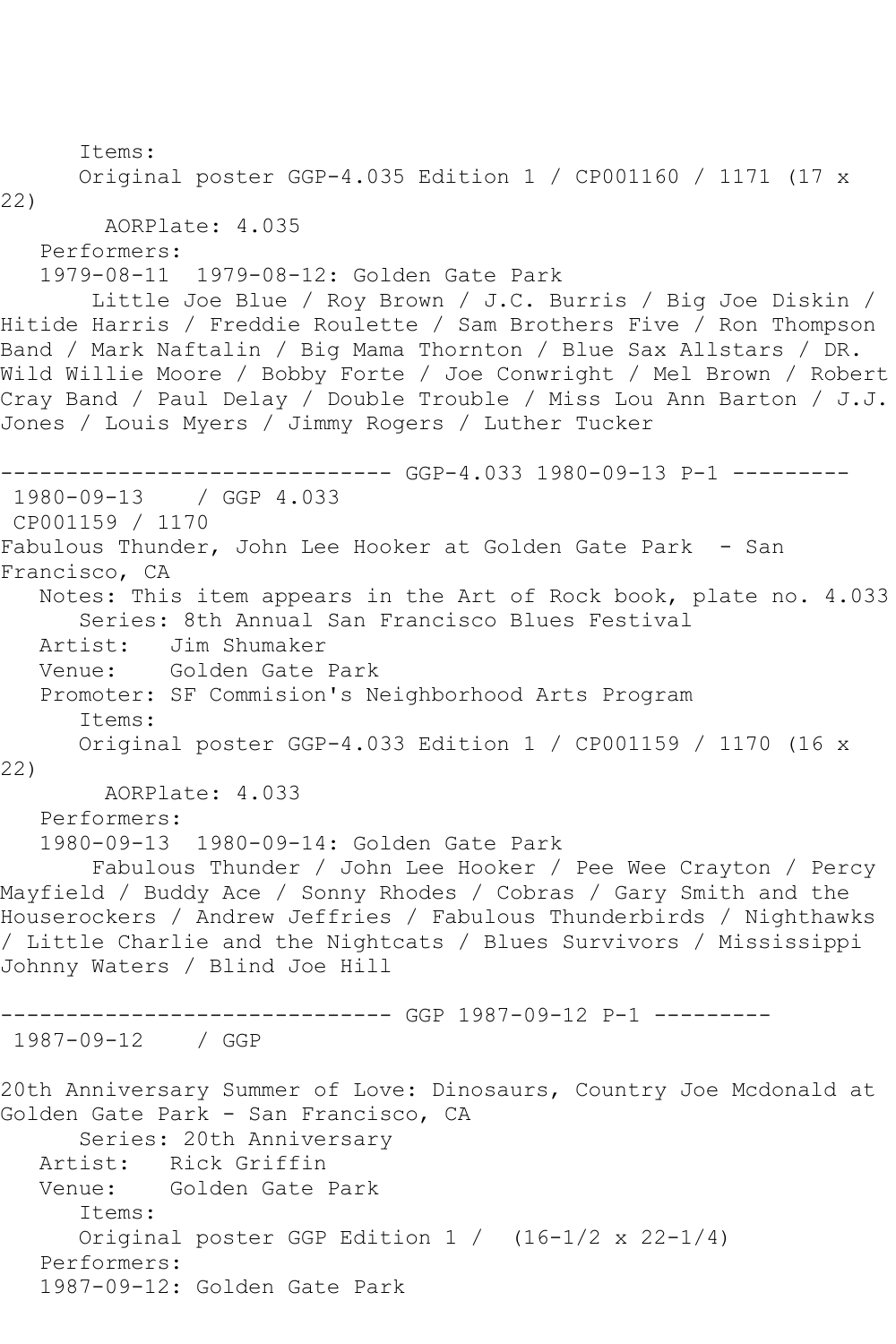```
 Dinosaurs / Country Joe Mcdonald / Big Brother and the 
Holding Company / Jello Biafra / Michael Mcclure / Wavy Gravy
------------------------------ GGP 1991-09-03 P-1 ---------
1991-09-03 / GGP 
CP019088 / XB19910903
Laughter, Love and Music: Bill Graham Tribute Concert, Golden Gate 
Park, San Francisco<br>Venue: Golden
             Golden Gate Park
       Items:
       Original poster GGP Edition 1 / CP019088 / XB19910903
   Performers:
   1991-09-03: Golden Gate Park
        Bill Graham
      ------------------------------ POL 1991-11-03 P ---------
1991-11-03 / POL 
CP031194 / NM11144
Laughter, Love, and Music , To Celebrate The Lives of Bill, Steve, 
and Melissa at Polo Fields, Golden Gate Park
   Artist: Randy Tuten
   Venue: Polo Grounds, Golden Gate Park
      Items:
       Original poster POL / CP031194 / NM11144
      Original poster POL Edition 1 / CP016312 / ME1455
   Performers:
   1991-11-03: Polo Grounds, Golden Gate Park
        Dirty Dozen Brass Band / Bobby Mcferrin / Jackson Browne / 
Aaron Neville / Evelyn Cisneros / Michael Smuin / Joe Satriani / 
Oren Lyons / Carlos Santana / Los Lobos / Robin Williams / Journey / 
Tracy Chapman / Neil Young / David Crosby / Stephen Stills / Graham 
Nash / Grateful Dead / John Popper / John Fogerty / Joan Baez / Kris 
Kristofferson / Bill Graham
                   ------------------------------ GGP 1992-11-07 P-1 ---------
1992-11-07 / GGP 
CP005664 / CP00913
Jackie Lomax, Smoot Mahuti at Golden Gate Park - San Francisco, CA
   Notes: 4-color silkscreen, signed and number edition of 300, 
printed by Ghetto Press.
   Private Notes: Grimshaw
   Artist: Gary Grimshaw
   Venue: Golden Gate Park
       Items:
      Original poster GGP Edition 1 / CP005664 / CP00913 (13 x 19)
         Price: 25.00
       Original poster GGP Edition 1 / CP006196 / CP01445
```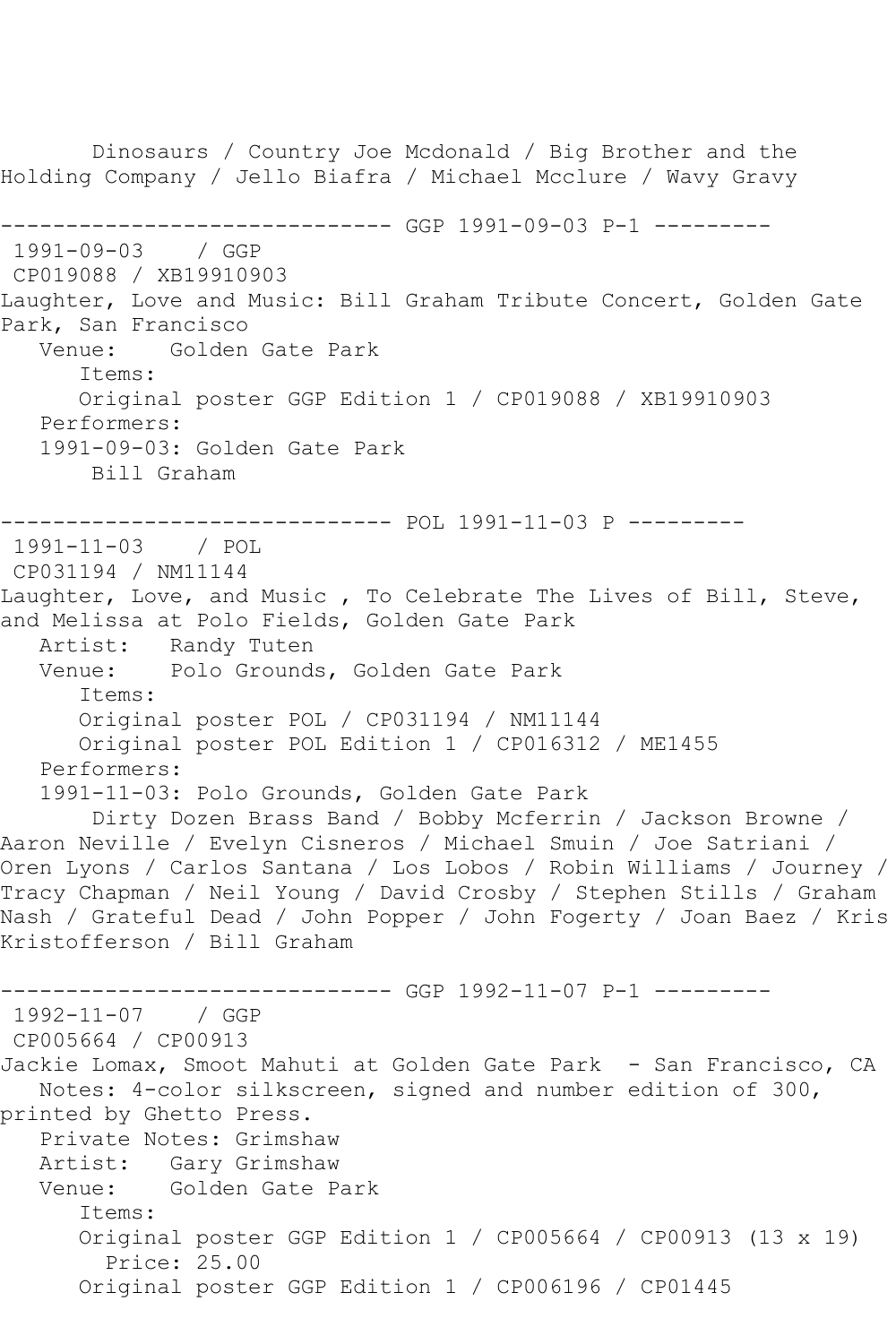Performers: 1992-11-07 1992-11-08: Golden Gate Park Jackie Lomax / Smoot Mahuti / Cold Blood ------------------------------ GGP 1992-11-07 P-1 --------- 1992-11-07 / GGP CP010267 / CS05361 Cold Blood, Smoot Mahuti at Golden Gate Park - San Francisco, CA Event: Poster Expo 1992 at The Hall of Flowers, Golden Gate Park<br>Artist: Wes Wilson Venue: Golden Gate Park Items: Original poster GGP Edition 1 / CP010267 / CS05361 GGP / CP014621 / MARM429 Performers: 1992-11-07 1992-11-08: Golden Gate Park Cold Blood / Smoot Mahuti / Lydia Pense / Jackie Lomax / Chet Helms MC ------------------------------ HOFG 1992-11-07 P --------- 1992-11-07 / HOFG CP010408 / CS06137 Poster Expo 1992 at Hall of Flowers, Golden Gate Park - San Francisco, CA Artist: John Seabury Venue: Hall of Flowers, Golden Gate Park Items: Original poster HOFG / CP010408 / CS06137 (8-1/2 x 11) Performers: 1992-11-07 1992-11-08: Hall of Flowers, Golden Gate Park Linda Pense / Cold Blood / Jackie Lomax / Smoot Mahuti ------------------------------ HOFG 1992-11-07 P --------- 1992-11-07 / HOFG CP043218 Poster Expo 1992 at Golden Gate Park Notes: Signed Limited Edition of 175 This item appears in the book 'The Art of Modern Rock' as AMR # 477.2 Private Notes: Arminski Artist: Mark Arminski Venue: Hall of Flowers, Golden Gate Park Items: Original poster HOFG / CP043218 Price: 75.00 Performers: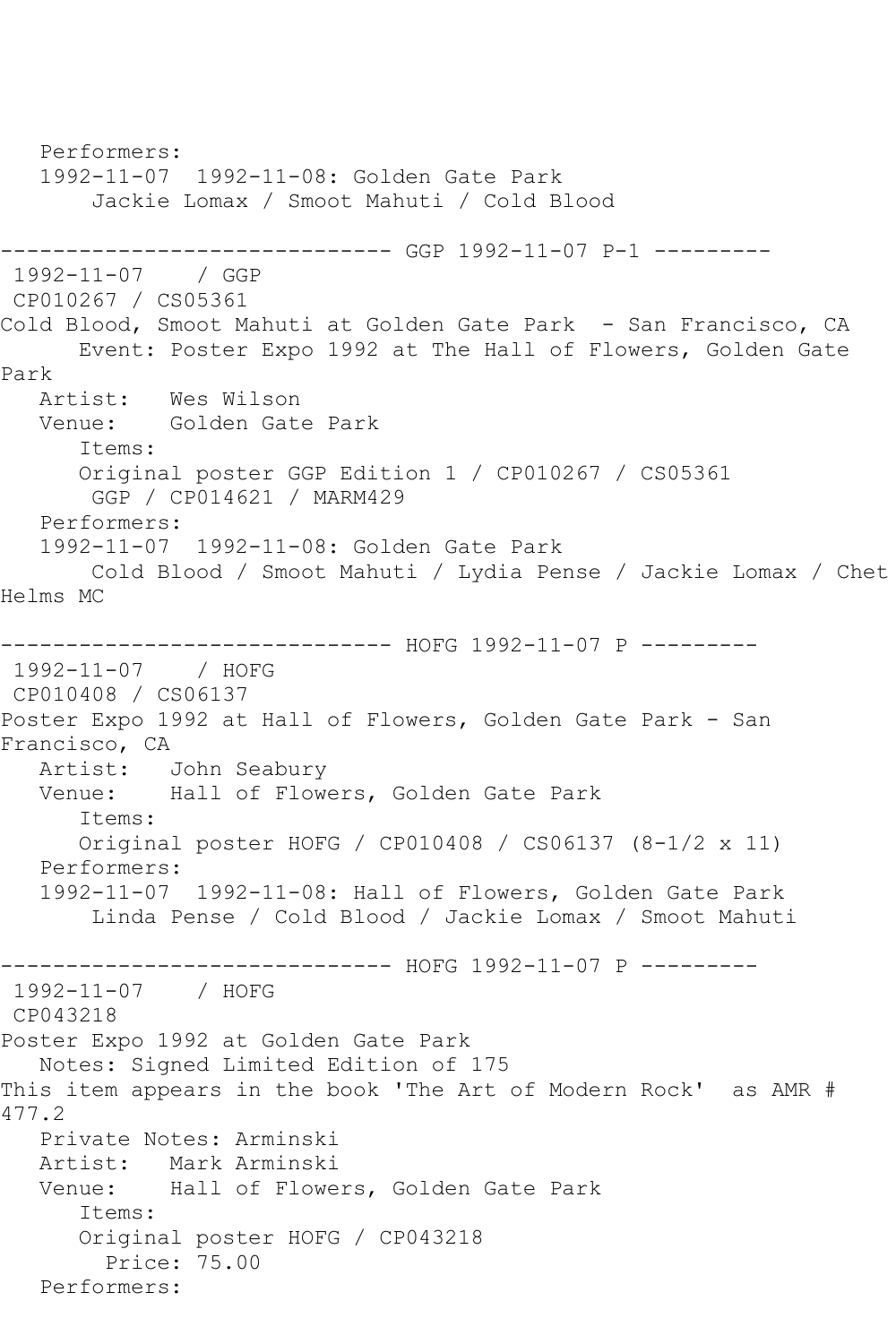1992-11-07 1992-11-08: Hall of Flowers, Golden Gate Park Cold Blood / Lydia Pense / Jackie Lomax / Smoot Mahuti ------------------------------ GGP 1993-08-08 P-1 --------- 1993-08-08 / GGP CP006081 / CP01330 Fungo Mungo, One-Eyed Jack at Golden Gate Park - San Francisco, CA Private Notes: Masse \*Check<br>Artist: Bob Masse Bob Masse Venue: Golden Gate Park Items: Original poster GGP Edition 1 / CP006081 / CP01330 GGP / CP003921 / BM065 Performers: 1993-08-08: Golden Gate Park Fungo Mungo / One-Eyed Jack / Chris Cobb Band / Mind Winder ------------------------------ GGP-BGP-079 1993-09-19 P-1 --------- 1993-09-19 / GGP BGP-079 CP006554 / CP01804 Ben and Jerry's, Womad at Golden Gate Park - San Francisco, CA Private Notes: BGP-079 Artist: Arlene Owseichick -- Artist Venue: Golden Gate Park Promoter: Bill Graham Presents BGP Items: Original poster GGP-BGP-079 Edition 1 / CP006554 / CP01804 (13 x 19-1/4) Price: 63.00 Performers: 1993-09-19: Golden Gate Park Ben and Jerry's / Womad / Peter Gabriel / Ziggy Marley / Melody House / Crowded House / PM Dawn / Stereo Mc's / Jah Wobble's Invaders of the Heart / Sheila Chandra / Inner Circle / John Trudell / James / Drummers of Burundi / Shankar 'n' Caroline / Terem Quarter / Trisan / Remmy Ongala / Geoffrey Oyrema / El Cabrero ------------------------------ GGP 1993-10-02 P-1 --------- 1993-10-02 / GGP CP019437 / XG19 Rock Posters Expo 1993 at Golden Gate Park - San Francisco, CA Artist: Scott McDougall Venue: Golden Gate Park Promoter: Wes Wilson Presents Items: Original poster GGP Edition 1 / CP019437 / XG19 Performers: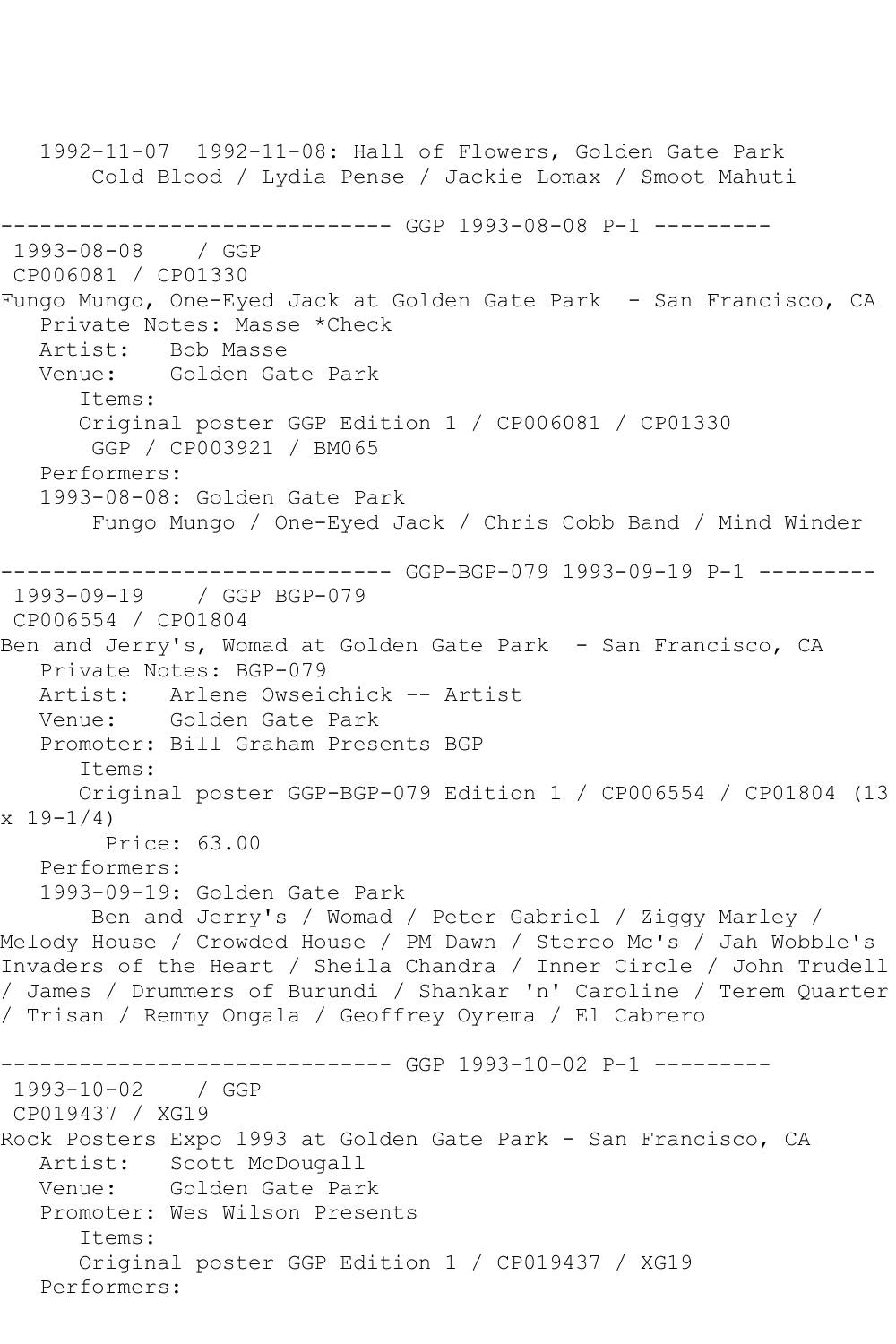```
------------------------------ GGP 1993-10-23 P-1 ---------
1993-10-23 / GGP 
CP006199 / CP01448
Rock Poster Expo 1993: 2nd International Rock Poster Exposition and 
Arts Festival
   Notes: 4-color silkscreen, signed and numbered edition of 300, 
from Ghetto Press.
   Private Notes: Grimshaw
   Artist: Gary Grimshaw
   Venue: Golden Gate Park
   Promoter: KRQR
      Items:
      Original poster GGP Edition 1 / CP006199 / CP01448 (13 x 19)
        Price: 25.00
       GGP / CP013383 / GG19931023
       GGP / CP018536 / THJME0032
   Performers:
   1993-10-23 1993-10-24: Golden Gate Park
------------------------------ GGP 1993-10-23 P-1 ---------
1993-10-23 / GGP 
CP019579 / XGGHBS32
Rock Poster Expo 1993 at The Hall of Flowers, Golden Gate Park
   Artist: Gary Houston (Voodoo Catbox)
   Venue: Golden Gate Park
      Items:
      Original poster GGP Edition 1 / CP019579 / XGGHBS32
       GGP / CP003979 / BSC002
   Performers:
   1993-10-23 1993-10-24: Golden Gate Park
------------------------------ GGP 1993-10-23 P-1 ---------
1993-10-23 / GGP 
CP019698 / XGSM33
Rock Art Expo at Golden Gate Park - San Francisco, CA
      Event: Rock Poster Expo 1993 at The Hall of Flowers, Golden 
Gate Park
 Artist: Scott McDougall
 Venue: Golden Gate Park
      Items:
      Original poster GGP Edition 1 / CP019698 / XGSM33
       GGP / CP014564 / MARM372
```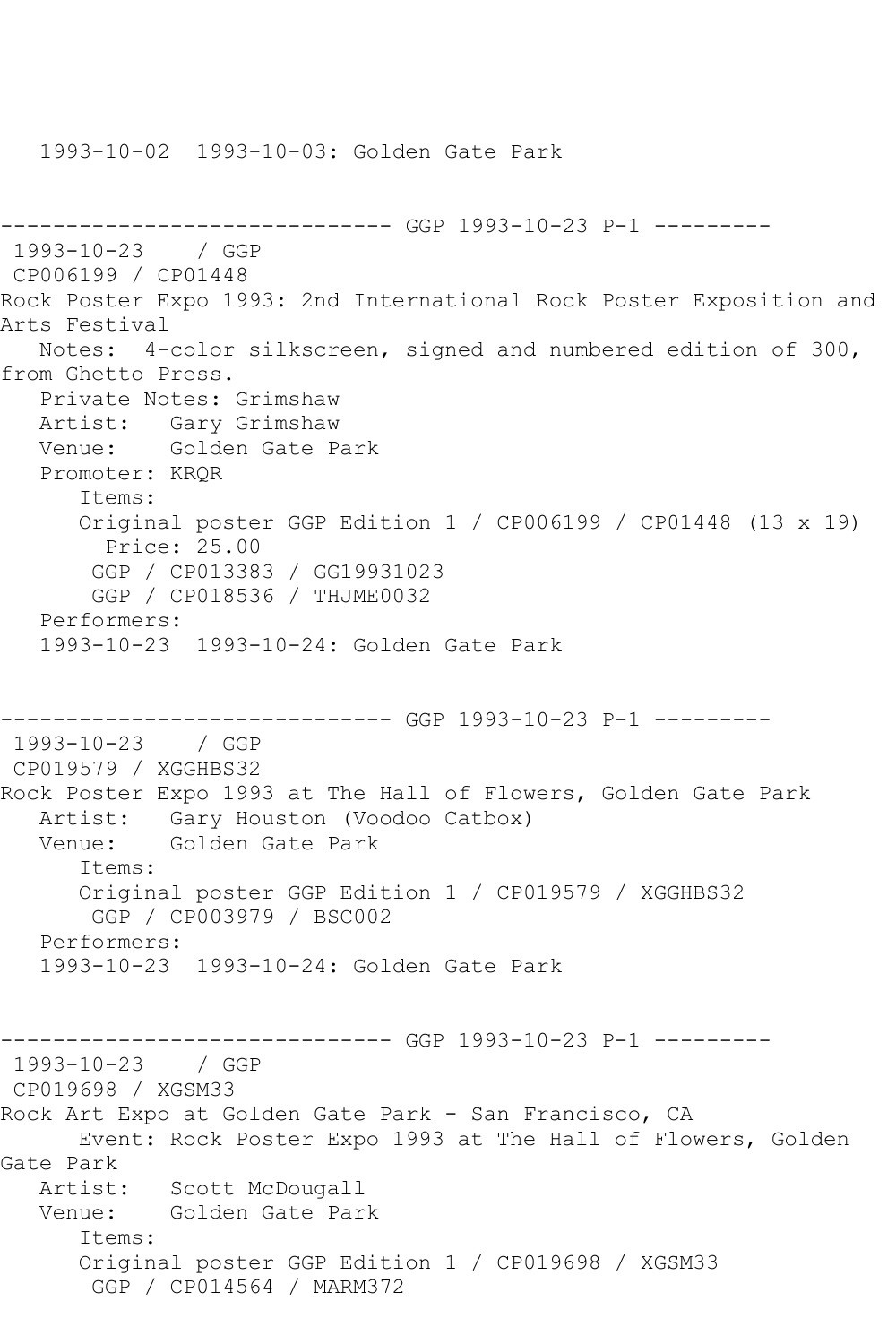Performers: 1993-10-23 1993-10-24: Golden Gate Park ------------------------------ HOFG 1993-10-23 C --------- 1993-10-23 / HOFG CP010465 / CS06194 Rock Art Expo at Golden Gate Park - San Francisco, CA Artist: John Seabury Venue: Hall of Flowers, Golden Gate Park Items: Postcard HOFG / CP010465 / CS06194 (5-1/2 x 8-1/2) Performers: 1993-10-23 1993-10-24: Hall of Flowers, Golden Gate Park ------------------------------ GGP 1993-10-24 P --------- 1993-10-24 / GGP CP043201 Rock Poster Expo at The Hall of Flowers, Golden Gate Park Private Notes: Arminski Mark Arminski Venue: Golden Gate Park Items: Original poster GGP / CP043201 Price: 50.00 Performers: 1993-10-24: Golden Gate Park ------------------------------ GGP 1994-10-21 P-1 --------- 1994-10-21 / GGP CP004437 / CD05608 Bill Ham at Golden Gate Park - San Francisco, CA Notes: Bill Ham Light Show & Rock Art Ball,94 Bruce Dauser introduced me to Bill Ham. Bill was one of the pioneers of the psychedelic light show in San Francisco during the midsixties. He looked the part, with his long white flowing beard and hair. He lived in one of a row of tall old Victorian houses on Pine Street. The first time I visited his house, I looked up as I walked up the steep stairs in front, and noticed the house where I lived back in '67 was right next-door, and spotted a window I had painted with a psychedelic pattern! It had survived 27 years! I looked through that house, since it was empty and owned by Jamie, Bill's landlord, but none of my murals or any other evidence of my stay was left.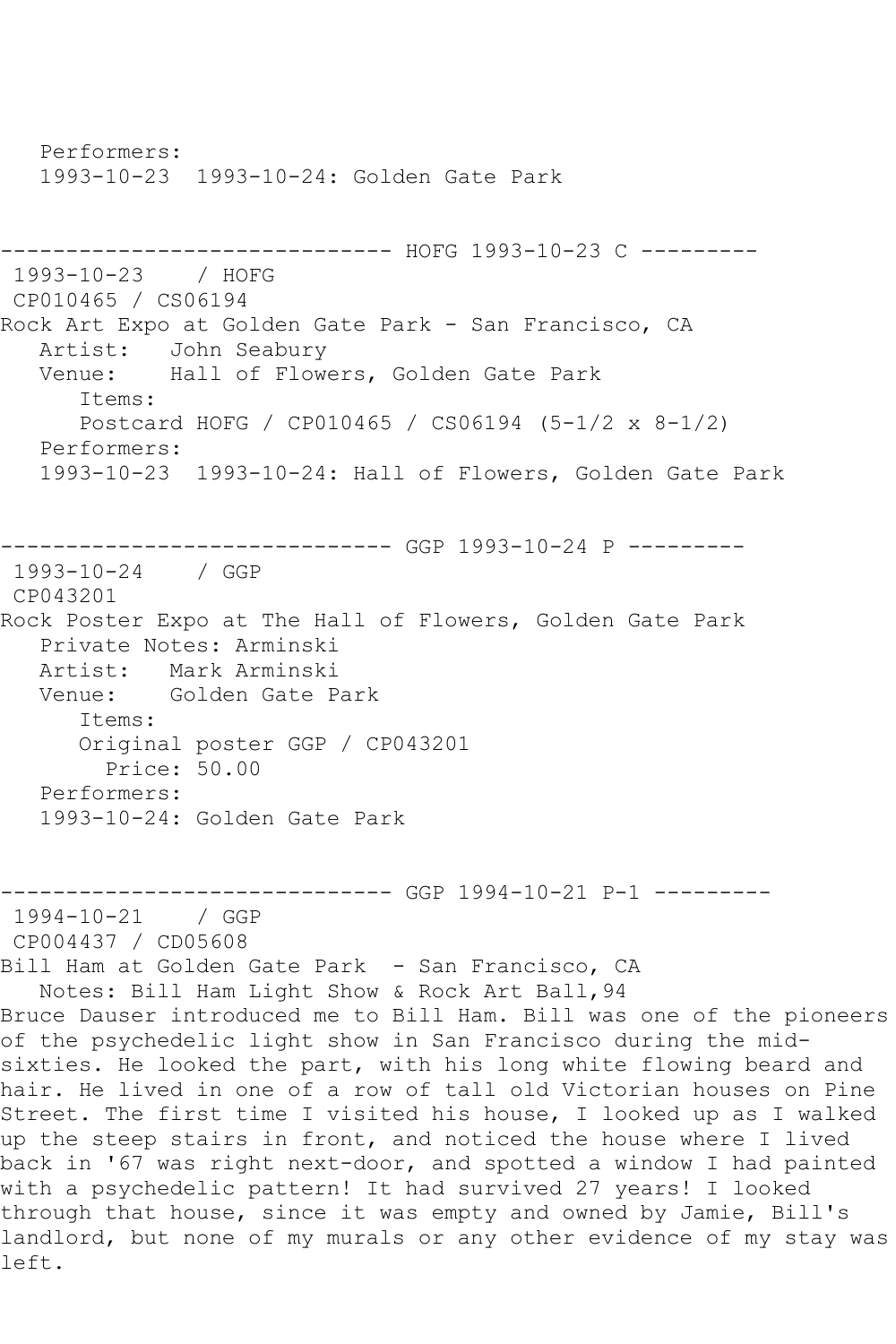Jamie was remodeling the house and just about to replace the window, so he gave it to me. I was able to photograph it later, before it accidentally shattered in my garage. Bill's house was a classic artist's pad, paint spattered here and there from his abstract expressionist tempura on paper paintings. He also created figures with wire and colored rags in various animated poses. Downstairs, he had a studio for his lightshow inventions and equipment. He had made an infinity type light machine out of a large box with frosted glass on the front panel. He wouldn't let us look inside, but when he turned it on, some kind of apparatus would move around and cast colored light shapes on the glass. It was very effective. Bill asked me to create a poster for his light show and concert, Rock Art Ball, which would be after the show during the evenings of Wes Wilson's October '94 Rock Art Expo, at the Hall of Flowers. Bill came down to Santa Cruz and we stayed up all night working on it with my computer and slides of his lightshow works. Bill said "I'll just suggest stuff, and you can do it if you want!" -- Jim Phillips Artist: Jim Phillips<br>Venue: Golden Gate Golden Gate Park Items: Original poster GGP Edition 1 / CP004437 / CD05608 GGP / CP013730 / JP003 Performers: 1994-10-21: Golden Gate Park Bill Ham ------------------------------ GGP 1994-10-21 P-1 --------- 1994-10-21 / GGP CP014396 / MARM200 Rock Art Ball at Golden Gate Park - San Francisco, CA Event: Rock Art Ball at The Hall of Flowers Auditorium, Golden Gate<br>Artist: Wes Wilson Venue: Golden Gate Park Items: Original poster GGP Edition 1 / CP014396 / MARM200 Performers: 1994-10-21: Golden Gate Park ------------------------------ GGP-MA-010 1994-10-21 P-1 --------- 1994-10-21 / GGP MA-010 CP007466 / CP02710 Rock Art Ball at Golden Gate Park - San Francisco, CA Private Notes: Arminski Event: Classic Rock of 97.3 FM - KRQR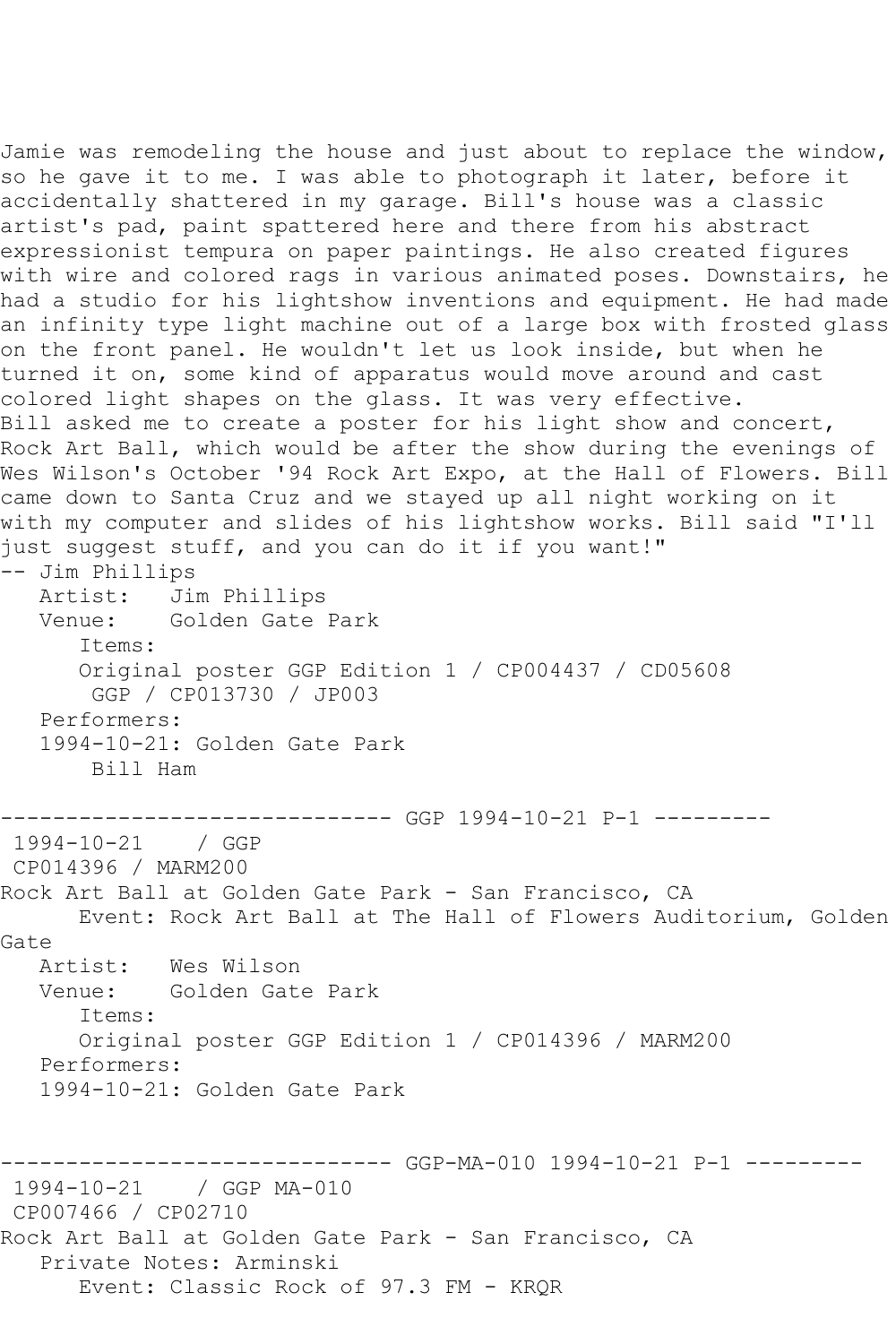Artist: Mark Arminski Venue: Golden Gate Park Items: Original poster GGP-MA-010 Edition 1 / CP007466 / CP02710 Price: 100.00 Handbill GGP-MA-010 Edition 1 / CP008652 / CP03897 GGP-MA-010 / CP009025 / CP06046 GGP-MA-010 / NONE / ARM010 Performers: 1994-10-21 1994-10-23: Golden Gate Park Rock Art Ball ------------------------------ GGP 1994-10-21 P-1 --------- 1994-10-21 / GGP CP005681 / CP00930 Rock Art Expo at Golden Gate Park - San Francisco, CA Private Notes: \* A/A- 75 2-copies signed CHECK Event: 1994 Rock Art Expo at The Hall of Flowers, Golden Gate Park Artist: Scott McDougall Venue: Golden Gate Park Promoter: Wes Wilson Items: Original poster GGP Edition 1 / CP005681 / CP00930 Price: 75.00 GGP / CP013943 / MAH068 GGP / CP014565 / MARM373 GGP / CP019699 / XGSM34 Performers: 1994-10-21 1994-10-23: Golden Gate Park ------------------------------ GGP 1994-10-21 P-1 --------- 1994-10-21 / GGP CP014305 / MARM109 Rock Art Expo at Golden Gate Park - San Francisco, CA Event: 1994 Rock Arts Expo at The Hall of Flowers, Golden Gate Park Venue: Golden Gate Park Items: Original poster GGP Edition 1 / CP014305 / MARM109 Performers: 1994-10-21 1994-10-23: Golden Gate Park ------------------------------ GGP 1994-10-21 P-1 --------- 1994-10-21 / GGP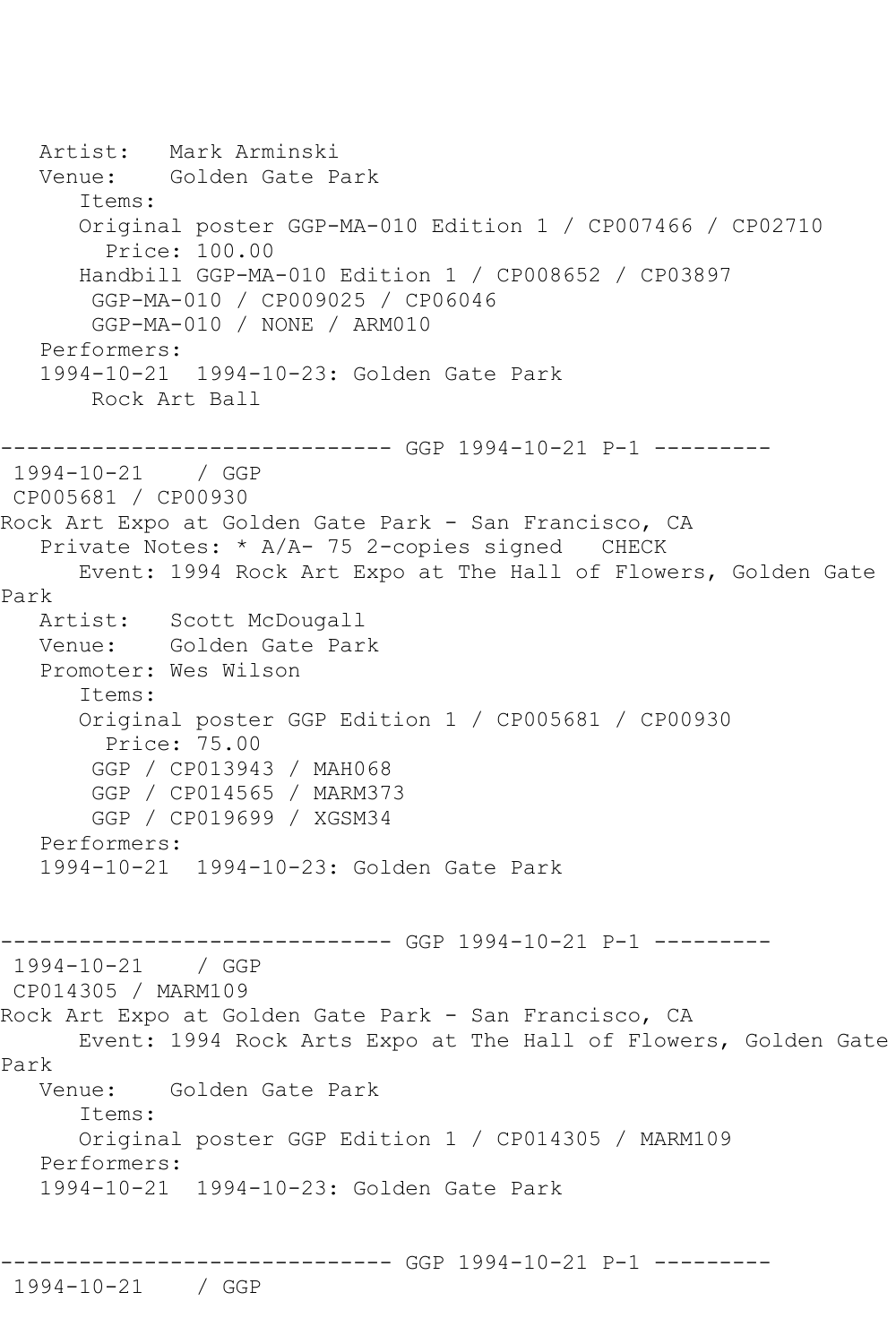CP005835 / CP01084 Rock Art Expo at Golden Gate Park - San Francisco, CA Private Notes: \* A/A- signed 50 CHECK Artist: Bob Schnepf<br>Venue: Golden Gate Golden Gate Park Items: Original poster GGP Edition 1 / CP005835 / CP01084 (15-5/8 x 23) GGP / CP019578 / XGGHBS31 GGP / CP014612 / marm420 Performers: 1994-10-21 1994-10-23: Golden Gate Park ------------------------------ GGP 1994-10-21 P-1 --------- 1994-10-21 / GGP CP014610 / MARM418 Rock Art Expo at Golden Gate Park - San Francisco, CA Event: Rock Art Expo 1994 at The Hall of Flowers, Golden Gate Park Artist: Wes Wilson Venue: Golden Gate Park Promoter: Poster Project LTD Items: Original poster GGP Edition 1 / CP014610 / MARM418 Performers: 1994-10-21 1994-10-23: Golden Gate Park ------------------------------ 1994-10-21 P --------- 1994-10-21 / CP701537 / CP701537 Rock Art Expo 1994 Notes: This item appears in the book 'The Art of Modern Rock' as AMR # 477 Artist: Scott McDougall Venue: Hall of Flower Golden Gate Park Promoter: Wes Wilson / Poster Project Limited Items: Original poster / CP701537 / CP701537 (14 x 21) Performers: 1994-10-21: Hall of Flower Golden Gate Park 1994-10-22 1994-10-23: Golden Gate Park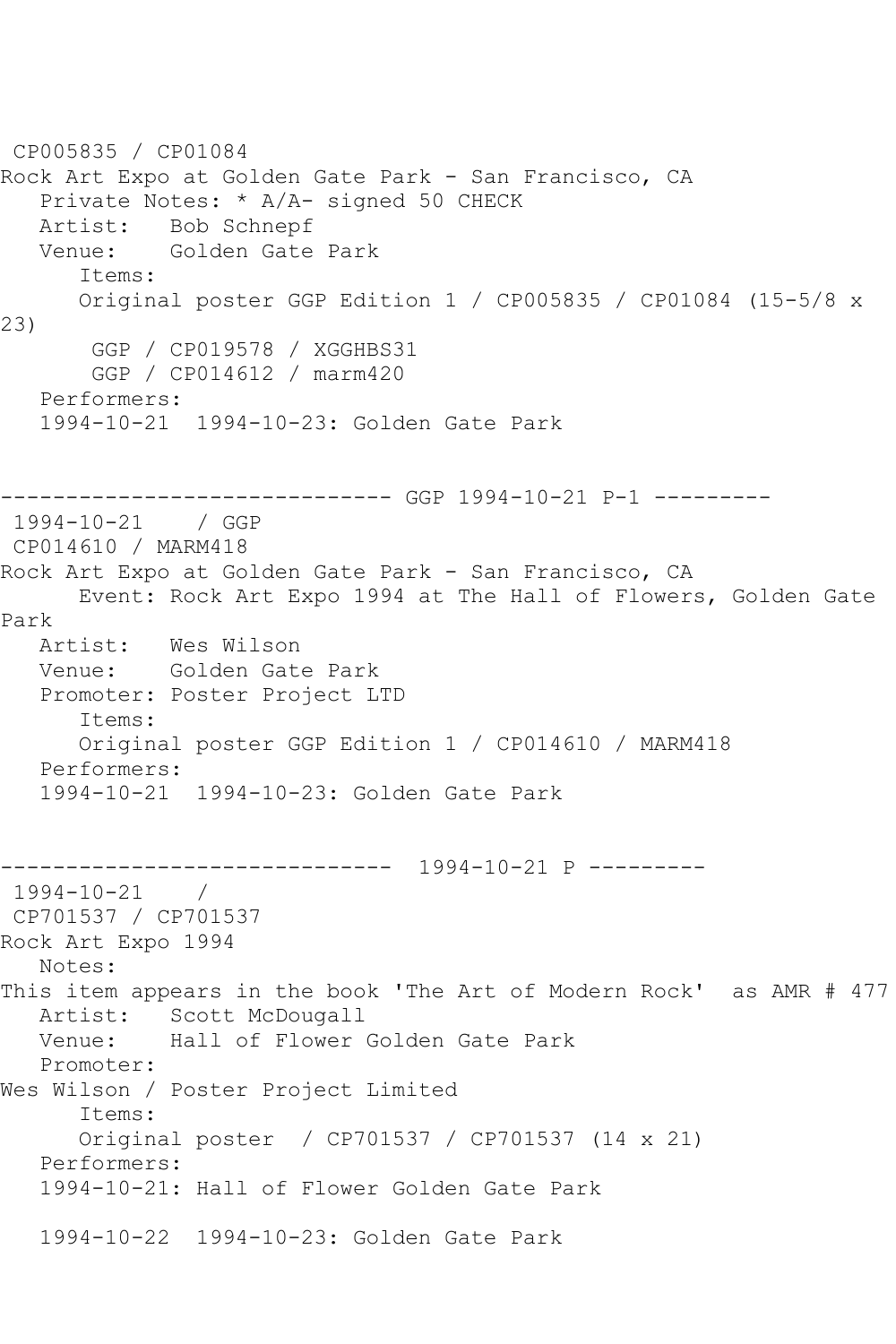------------------------------ GGP 1994-10-22 P-1 --------- 1994-10-22 / GGP CP004342 / CD04788 Hall of Flowers Layour, Golden Gate Park<br>Venue: Golden Gate Park Golden Gate Park Items: Original poster GGP Edition 1 / CP004342 / CD04788 Performers: 1994-10-22 1994-10-23: Golden Gate Park ------------------------------ GGP 1994-10-22 P-1 --------- 1994-10-22 / GGP CP006075 / CP01324 Rock Art Expo at Golden Gate Park - San Francisco, CA Private Notes: Misc\* B+/B 100@ Artist: Stanley Mouse Venue: Golden Gate Park Items: Original poster GGP Edition 1 / CP006075 / CP01324 (26 x 34) Price: 120.00 Performers: 1994-10-22 1994-10-23: Golden Gate Park ------------------------------ GGP 1994-10-22 P-1 --------- 1994-10-22 / GGP CP014596 / MARM404 Rock Art Expo at Golden Gate Park - San Francisco, CA Event: Rock Art Expo at Hall of Flowers, Golden Gate Park Event: A Ride, Now That's a Good Idea Venue: Golden Gate Park Items: Original poster GGP Edition 1 / CP014596 / MARM404 Performers: 1994-10-22 1994-10-23: Golden Gate Park ------------------------------ GGP 1994-10-22 P --------- 1994-10-22 / GGP CP010405 / CS06134 Rock Art Expo at Golden Gate Park - San Francisco, CA Artist: John Seabury<br>Venue: Golden Gate Golden Gate Park Items: Original poster GGP / CP010405 / CS06134 (9 x 14-1/2) Performers: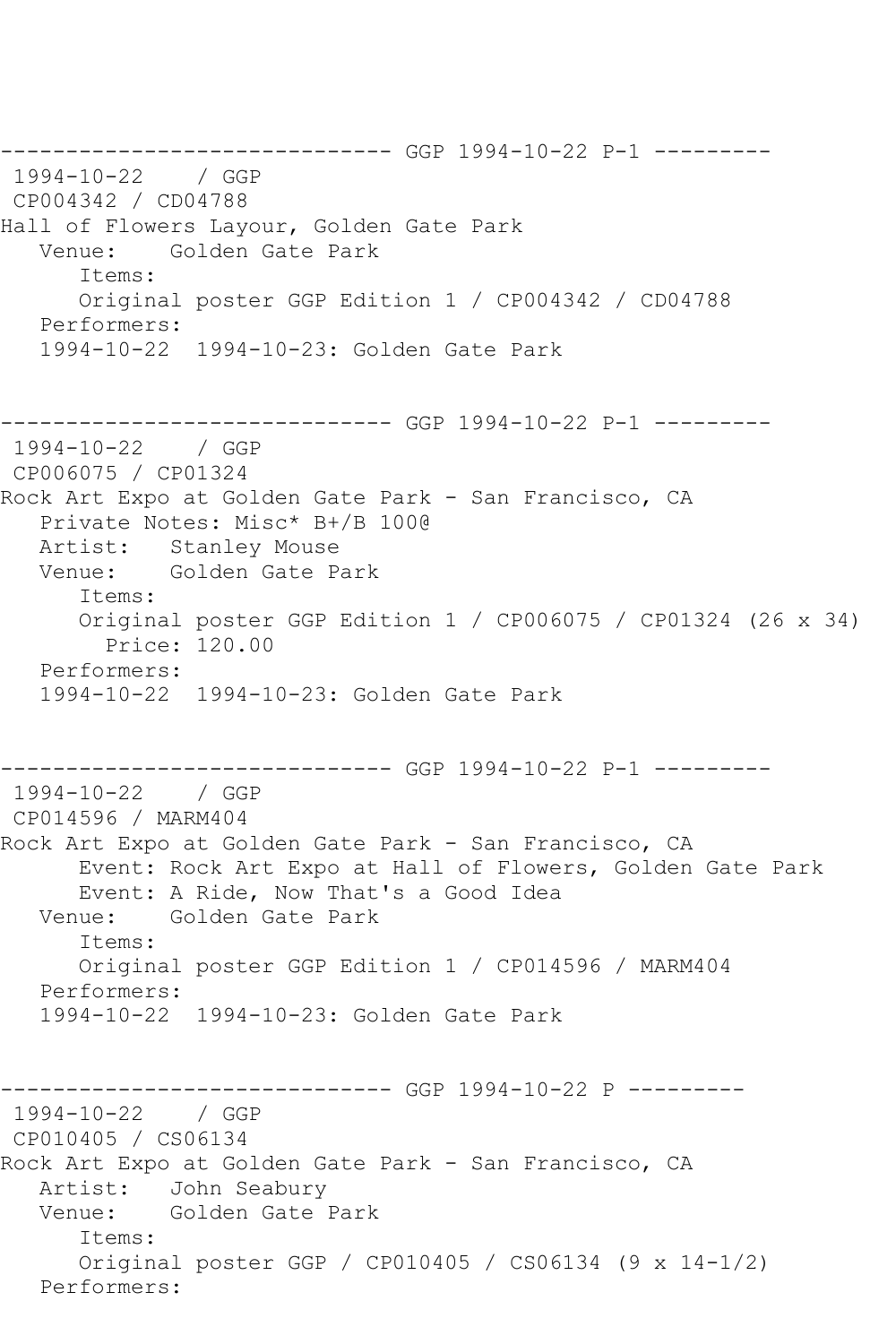1994-10-22 1994-10-23: Golden Gate Park

------------------------------ HOFG 1994-10-22 P --------- 1994-10-22 / HOFG CP010662 / CS06699 Rock Art Expo at Golden Gate Park - San Francisco, CA Notes: Signed Limited Edition of 666 This item appears in the book 'The Art of Modern Rock' as AMR # 054.3<br>:Artist Psychic Sparkplug Venue: Hall of Flowers, Golden Gate Park Items: Original poster HOFG / CP010662 / CS06699 Performers: 1994-10-22 1994-10-23: Hall of Flowers, Golden Gate Park ---------- HOFG 1994-10-22 H ---------1994-10-22 / HOFG CP013944 / MAH069 Temporary event for image MAH069 Notes: Hall of Flowers layout, Golden Gate Park Event: Rock Art Expo 1994<br>Venue: Hall of Flowers, G Hall of Flowers, Golden Gate Park Items: Handbill HOFG / CP013944 / MAH069 Performers: 1994-10-22 1994-10-23: Hall of Flowers, Golden Gate Park ------------------------------ 1994-10-22 P --------- 1994-10-22 / CP060262 / CP060262 Rock Art Expo 1994 Artist: John Seabury Venue: Hall of Flowers, Golden Gate Park Promoter: Wes Wilson / Poster Project Items: Original poster / CP060262 / CP060262 (16-1/8 27-1/4) Price: 75.00 Performers: 1994-10-22 1994-10-23: Hall of Flowers, Golden Gate Park ------------------------------ GGP 1994-10-23 P-1 ---------

1994-10-23 / GGP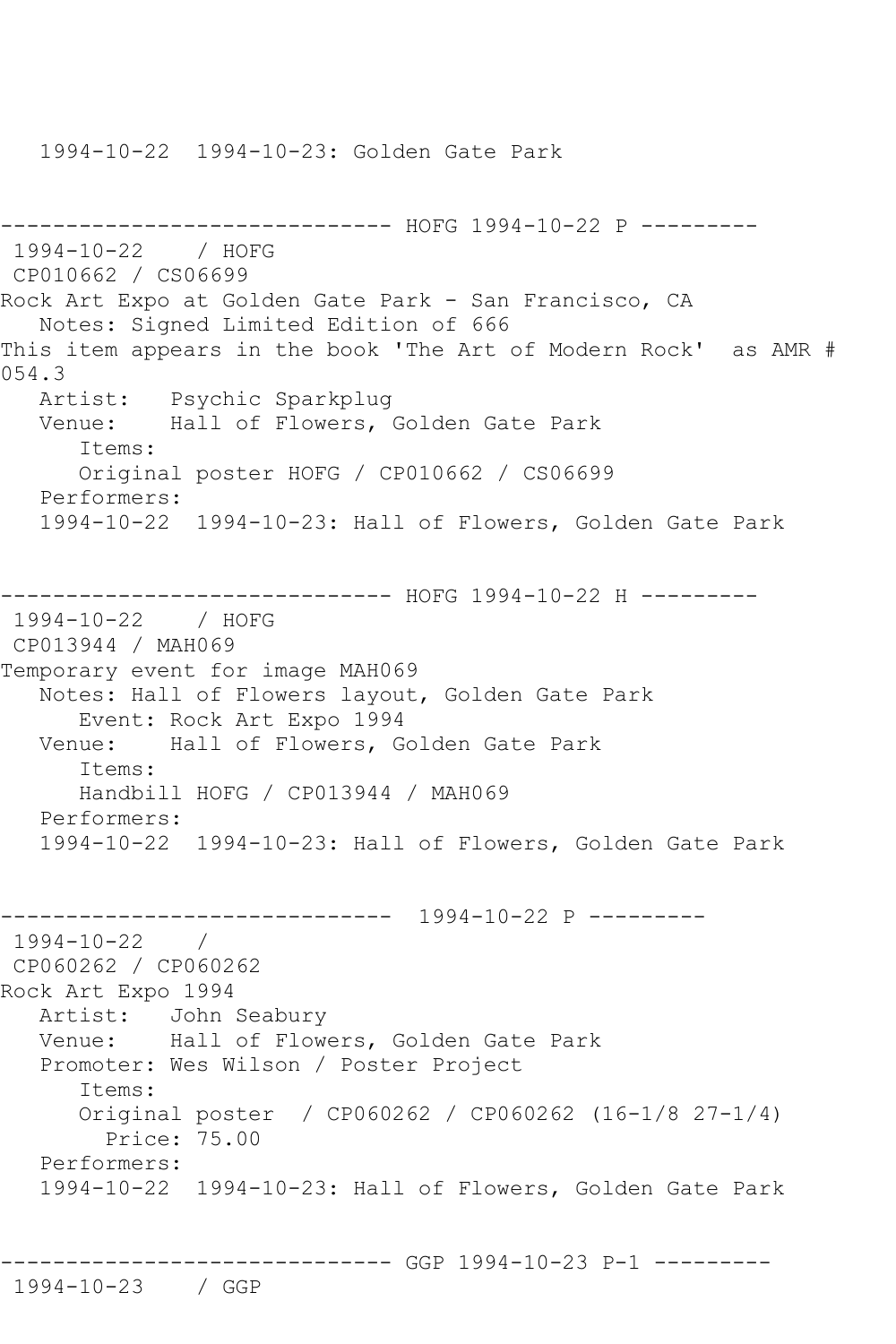CP005793 / CP01042 Rock Art Exposition Private Notes: Misc\* A-, 200 2-copies@ Artist: Alton Kelley<br>Venue: Golden Gate Golden Gate Park Items: Original poster GGP Edition 1 / CP005793 / CP01042 Price: 200.00 Performers: 1994-10-23 1994-10-24: Golden Gate Park ------------------------------ GGP 1994-10-27 P-1 --------- 1994-10-27 / GGP CP014575 / MARM383 Bill Ham at Golden Gate Park - San Francisco, CA Event: Lightshow By Bill Hamm, Rock Art Ball 1994 at The Hall of Flowers, Golden Gate<br>Venue: Golden Gate Golden Gate Park Items: Original poster GGP Edition 1 / CP014575 / MARM383 Performers: 1994-10-27: Golden Gate Park Bill Ham ------------------------------ GGP-BGP-120-O 1995-06-24 P-1 -------- - 1995-06-24 / GGP BGP-120-O CP005838 / CP01087 Pearl Jam at Golden Gate Park - San Francisco, CA Notes: Oversize Private Notes: BGP-120-O Artist: Rex Ray<br>Venue: Golden Golden Gate Park Promoter: Bill Graham Presents BGP Items: Original poster GGP-BGP-120-O Edition 1 / CP005838 / CP01087  $(20-1/8 \times 27-7/8)$  Price: 105.00 Performers: 1995-06-24: Golden Gate Park Pearl Jam ------------------------------ GGP 1995-09-16 P --------- 1995-09-16 / GGP CP004670 / CD05973 Rock Art Expor 1995 at Golden Gate Park - San Francisco, CA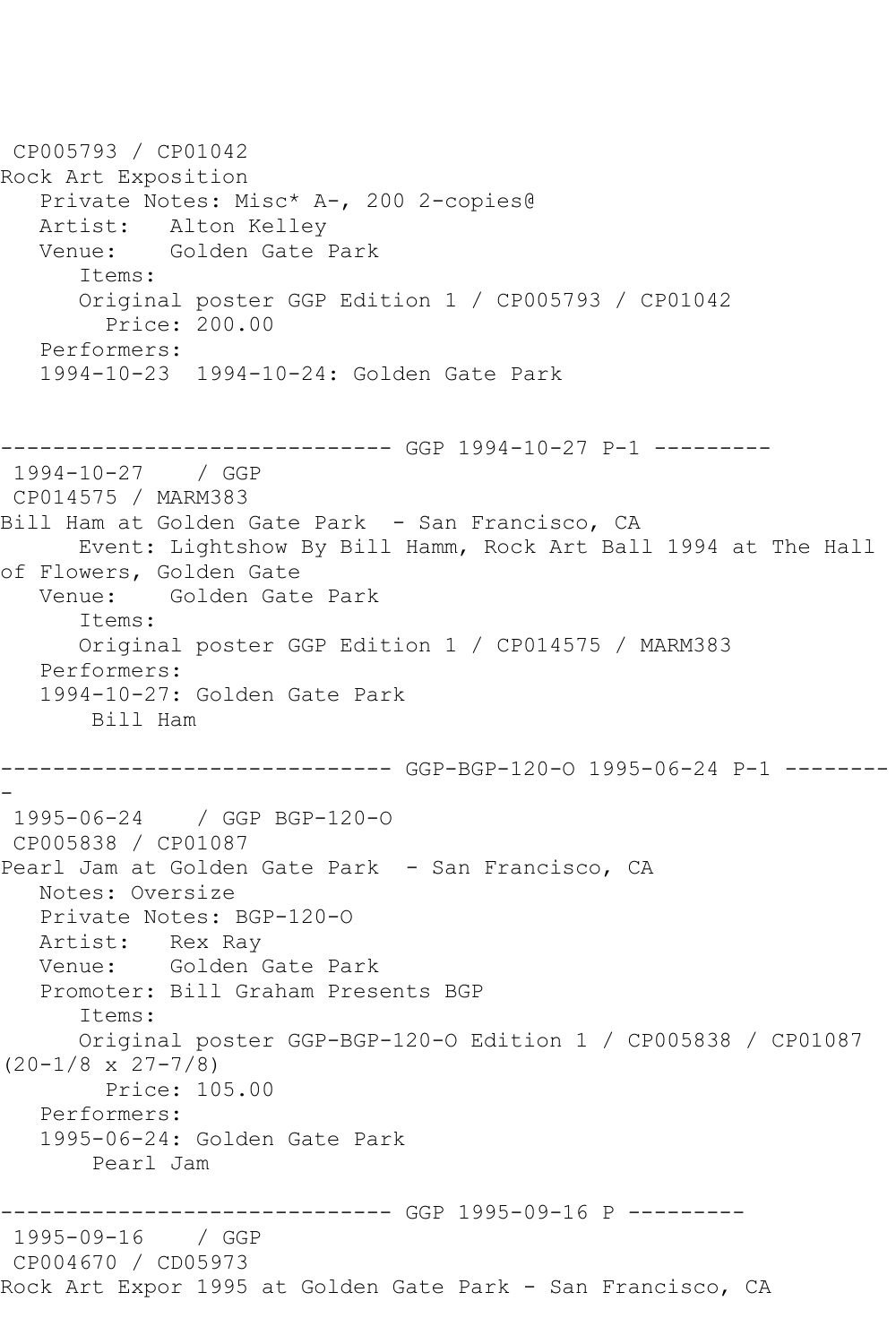Artist: Scott McDougall Venue: Golden Gate Park Items: Original poster GGP / CP004670 / CD05973 Original poster GGP Edition 1 / CP019700 / XGSM35 Performers: 1995-09-16 1995-09-17: Golden Gate Park ------------------------------ GGP 1995-10-14 P-1 --------- 1995-10-14 / GGP CP014580 / MARM388 U-Roy, Mutabaruka at Golden Gate Park - San Francisco, CA Event: Reggae in The Dark at Golden Gate Park Venue: Golden Gate Park Items: Original poster GGP Edition 1 / CP014580 / MARM388 Performers: 1995-10-14 1995-10-15: Golden Gate Park U-Roy / Mutabaruka / Wendy Shaw / Junglz Apart / Bateke / Third World / Meditations / Inka Inka / Amandla Poets / Orquesta Gitano ------------------------------ GGP 1997-10-12 P-1 --------- 1997-10-12 / GGP CP007454 / CP02698 Sons of Champlin, Bill Champlin at Golden Gate Park - San Francisco, CA Private Notes: Masse \* CHECK Series: 30th Anniversary Artist: Bob Masse<br>Venue: Golden Ga Golden Gate Park Items: Original poster GGP Edition 1 / CP007454 / CP02698 (18 x 24) Postcard GGP Edition 1 / CP008000 / CP03245 (3-6/8 x 6-1/2) GGP / CP003957 / BM101 GGP / CP015270 / ME0417 Performers: 1997-10-12: Golden Gate Park Sons of Champlin / Bill Champlin / Jerry Miller / Harvey Mandel / Paul Kantner / Jack Cassidy / Pete Sears / Country Joe Mcdonald / John Handy / Class / Narada Michael Walden / DR. Loco's Amor Indio / Walela / Rita Coolidge / Michael Mcclure / Kay Manzarek / Jello Biafra / Ken Kesey / Merry Pranksters / Floyd Red Crow Westerman / Hamza El Din / Amazing Rhythm Aces / All Nations Dum / Spartacus "R / Vince Welnick / Mike Carabello / Gary Duncan / David Freiberg / Greg Elmore / Barry Melton / Linda Perry / Snooky Flowers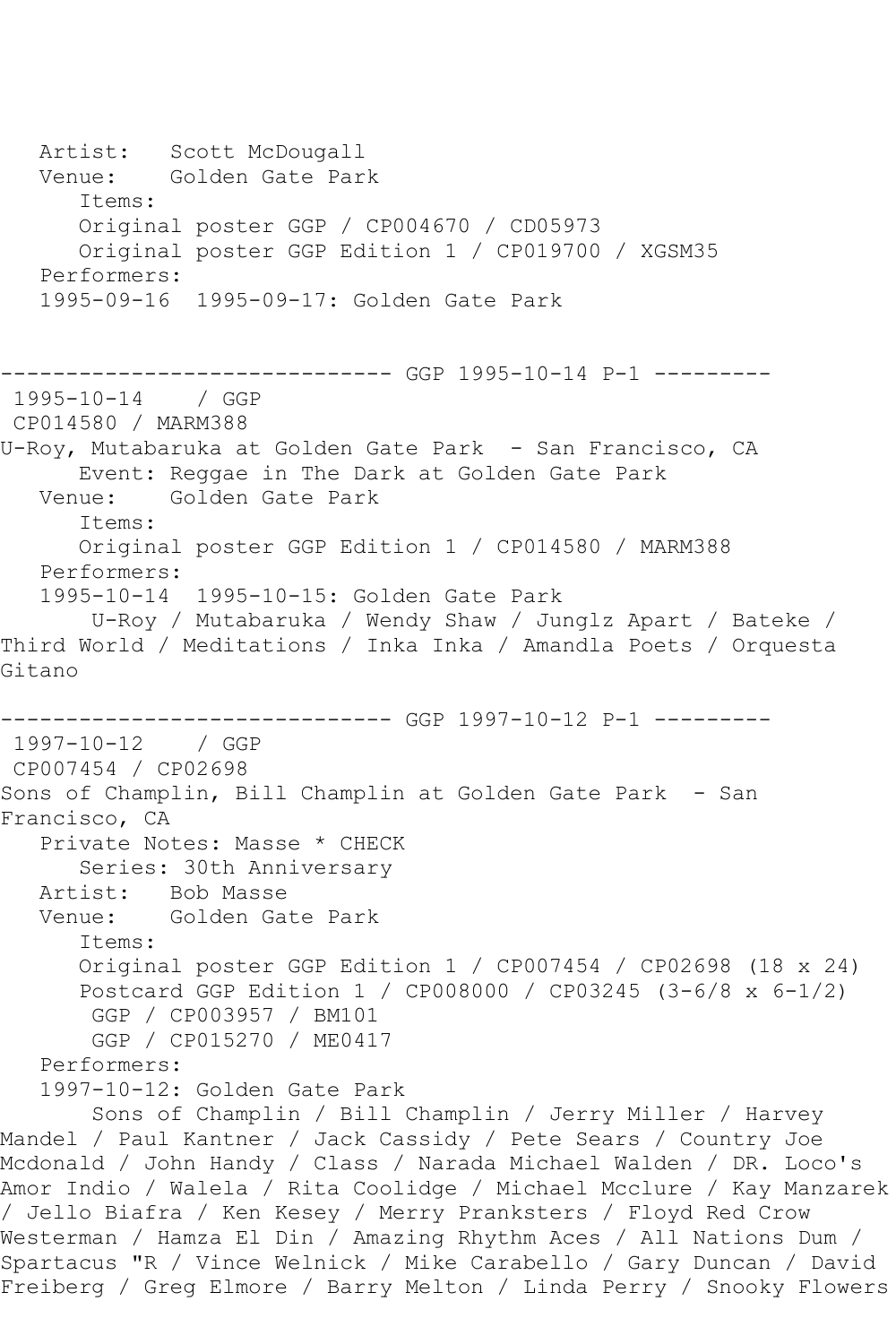/ Terry Gaithwaite / Doug Killmore / Dan Hicks / Naomi Ruth Eisenberg / Mitchell Holman / Speakers and Poets: / Chet Helms / Mayor Willie Brown / Rev. Cecil Williams / Delores Huerta / Diane DiPrima / Wavy Gravy / Will Durst / Tony Gonxales / Rev. Yuen Yamato / Allen Cohen / George / Michalski / Rabbi Michael Lerner ------------------------------ GGP 1997-10-12 P --------- 1997-10-12 / GGP CP004378 / CD05549 Sons of Champlin, Bill Champlin at Golden Gate Park - San Francisco, CA Event: 30th Anniversary Celebration, The Summer of Love at Golden Gate Park<br>Artist: Bella Artist: Venue: Golden Gate Park Items: Original poster GGP / CP004378 / CD05549 Original poster GGP Edition 1 / CP014443 / MARM248 Performers: 1997-10-12: Golden Gate Park Sons of Champlin / Bill Champlin / Jerry Miller / Harvey Mandel / Paul Kantner / Jack Cassidy / Pete Sears / Country Joe Mcdonald / John Handy / Class / Narada Michael Walden / DR. Loco's Amor Indio / Walela / Rita Coolidge / Michael Mcclure / Kay Manzarek / Jello Biafra / Ken Kesey / Merry Pranksters / Floyd Red Crow Westerman / Hamza El Din / Amazing Rhythm Aces / All Nations Dum / Spartacus "R / Vince Welnick / Mike Carabello / Gary Duncan / David Freiberg / Greg Elmore / Barry Melton / Linda Perry / Snooky Flowers / Terry Gaithwaite / Doug Killmore / Dan Hicks / Naomi Ruth Eisenberg / Mitchell Holman / Speakers and Poets: / Chet Helms / Mayor Willie Brown / Rev. Cecil Williams / Delores Huerta / Diane DiPrima / Wavy Gravy / Will Durst / Tony Gonxales / Rev. Yuen Yamato / Allen Cohen / George / Michalski / Rabbi Michael Lerner / Jim Phillips ------------------------------ GGP 1997-10-12 P-1 --------- 1997-10-12 / GGP CP007441 / CP02685 Sons of Champlin, Bill Champlin at Golden Gate Park - San Francisco, CA Notes: Printer: Type by Dolly Phillips This item appears in the book 'The Art of Modern Rock' as AMR # 291.2 Private Notes: Misc \* CHECK Series: 30th Anniversary Celebration Summer of Love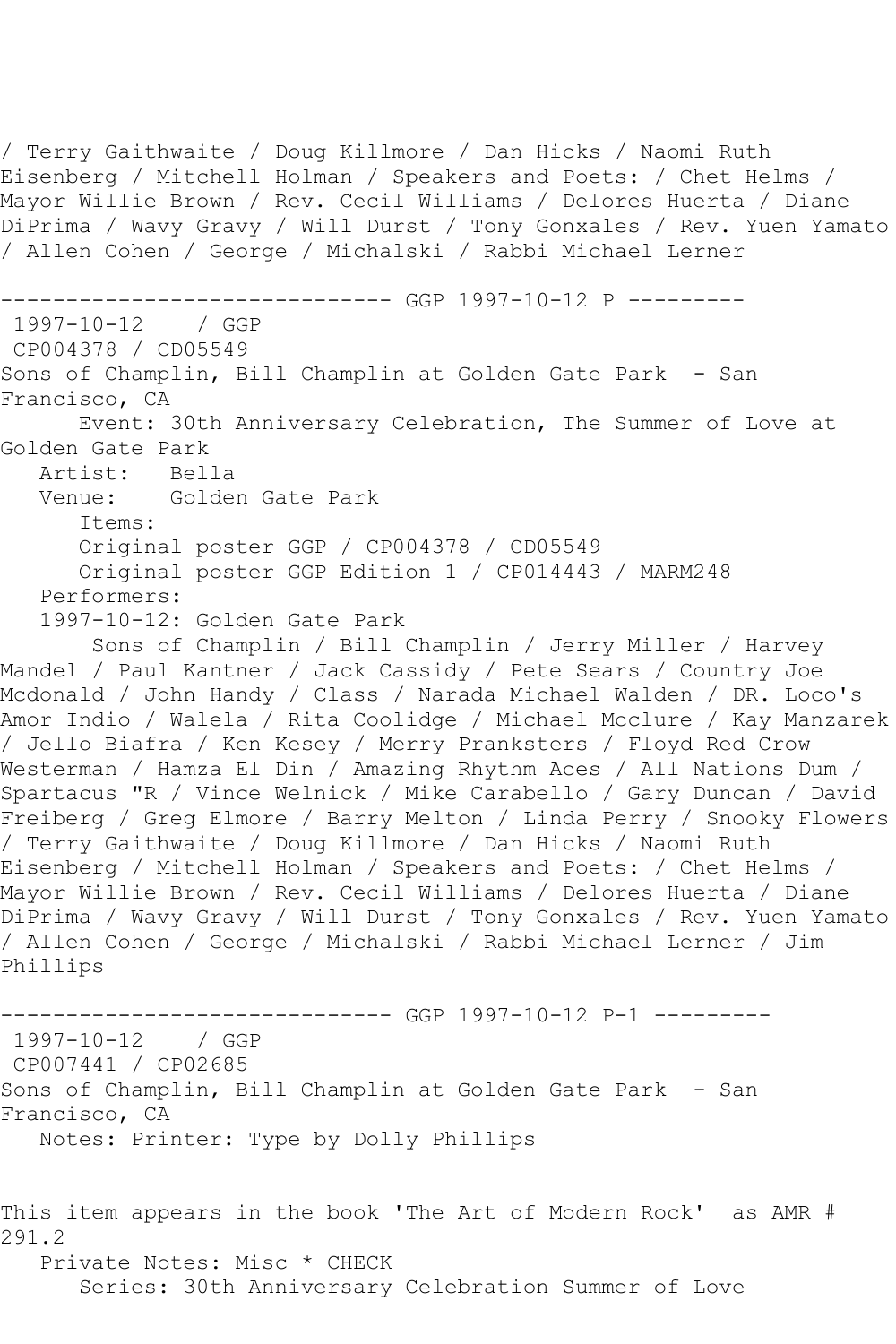```
 Artist: Jim Phillips
   Venue: Golden Gate Park
      Items:
      Original poster GGP Edition 1 / CP007441 / CP02685
       GGP Edition 1 / CP007440 / CP02684
       GGP / CP013756 / JP028
       GGP / CP014576 / MARM384
   Performers:
   1997-10-12: Golden Gate Park
        Sons of Champlin / Bill Champlin / Jerry Miller / Harvey 
Mandel / Paul Kantner / Jack Cassidy / Pete Sears / Country Joe 
Mcdonald / John Handy / Class / Narada Michael Walden / DR. Loco's 
Amor Indio / Walela / Rita Coolidge / Michael Mcclure / Kay Manzarek 
/ Jello Biafra / Ken Kesey / Merry Pranksters / Floyd Red Crow 
Westerman / Hamza El Din / Ancient/Future / All Nations Dum / 
Spartacus "R / Vince Welnick / Mike Carabello / Gary Duncan / David 
Freiberg / Greg Elmore / Barry Melton / Linda Perry / Snooky Flowers 
/ Terry Gaithwaite / Doug Killmore / Dan Hicks / Naomi Ruth 
Eisenberg / Mitchell Holman / Speakers and Poets: / Chet Helms / 
Mayor Willie Brown / Rev. Cecil Williams / Delores Huerta / Diane 
DiPrima / Wavy Gravy / Will Durst / Tony Gonxales / Rev. Yuen Yamato 
/ Allen Cohen / George / Michalski / Rabbi Michael Lerner
------------------------------ GGP 1997-10-12 P-1 ---------
1997-10-12 / GGP 
CP005653 / CP00902
Summer of Love: Sons of Champlin, Jefferson Starship at Golden Gate 
Park - San Francisco, CA
   Notes: 4-color offset, signed and numbered edtion of 515, 
printed and sponsored by Great Impressions, S.F., co-sponsored by 
Big Productions, published by Gary Grimshaw
   Private Notes: Grimshaw
      Event: Summer of Love, 30th Anniversary at Golden Gate Park, 
San Francisco
   Artist: Gary Grimshaw
   Venue: Golden Gate Park
       Items:
      Original poster GGP Edition 1 / CP005653 / CP00902 (13 x 19)
        Price: 35.00
       GGP / CP013393 / GG19971001
       GGP / CP014606 / MARM414
   Performers:
   1997-10-12: Golden Gate Park
        Sons of Champlin / Jefferson Starship / Country Joe Mcdonald 
/ John Handy / Class Walela / Ken Kesey / Michael Mcclure / Ray 
Manzarek / Jello Biafra / DR. Loco's Amor Indio / Floyd Red Crow
```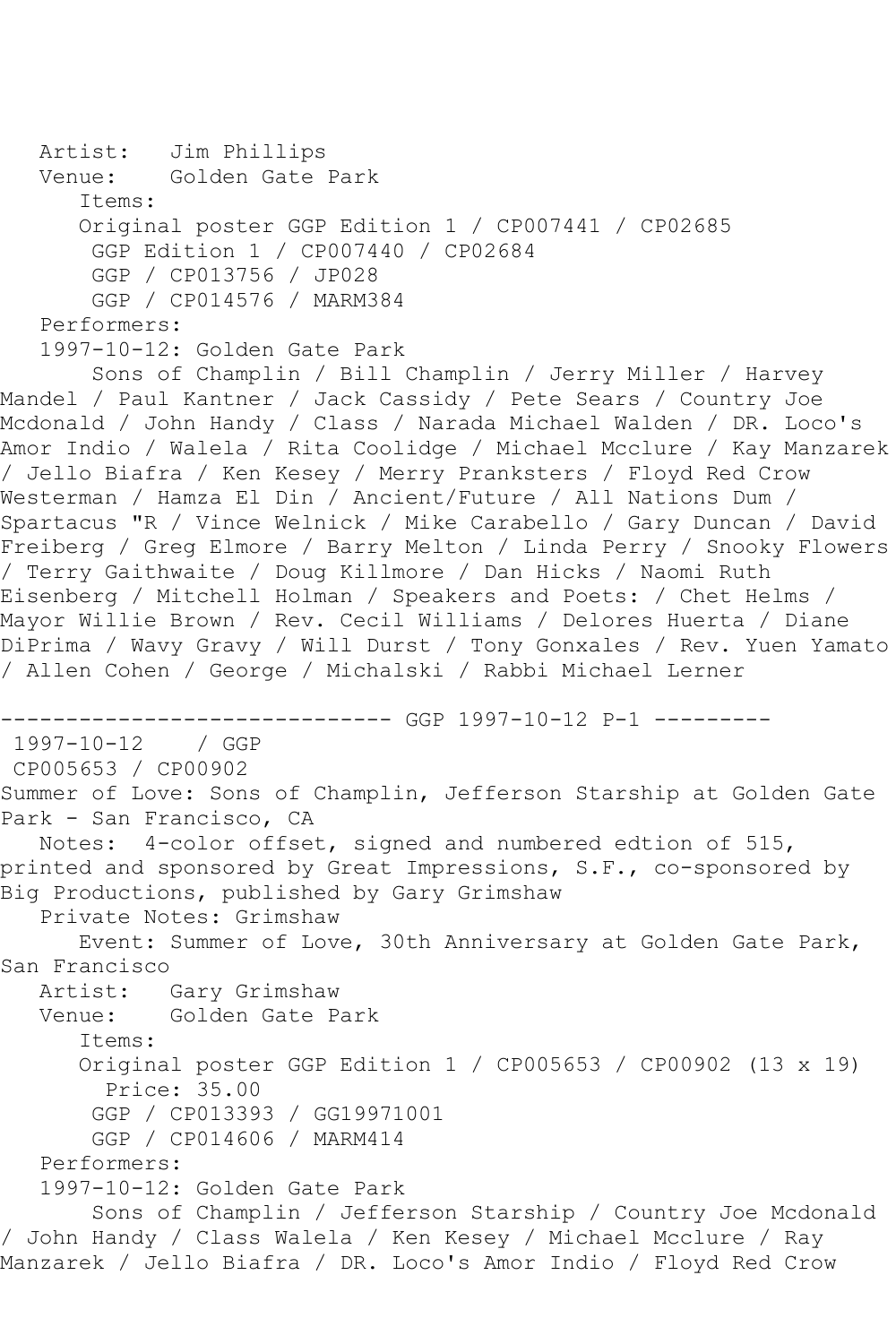Westerman / Hamza El Din / Amazing Rhythm Aces / All Nations Dum / Spirit of Compassion Jam ------------------------------ GGP 1997-10-12 P-1 ---------

```
1997-10-12 / GGP 
CP007442 / CP02686
Sons of Champlin, Bill Champlin at Golden Gate Park - San 
Francisco, CA
   Notes: A poster, beautifully printed by Dauser Press, for the 
30th Anniversary open-air concert commemorating the famous 1967 
outdoor hippie gathering. The "Summer of Love" lettering in the 
shape of a heart, at the center of this poster, is the logo I 
designed for this event that appeared on all the advertising, a 
variety of products and memorabilia, as well as the posters by other 
artists. The celebration took place in Golden Gate Park, San 
Francisco.
    Private Notes: Misc* 20 CHECK
  Event: Renewal of Compassion<br>Artist: David Singer
            David Singer
   Venue: Golden Gate Park
       Items:
       Original poster GGP Edition 1 / CP007442 / CP02686 (12 x 18)
         Price: 20.00
        GGP / CP019898 / XJ031
    Performers:
    1997-10-12: Golden Gate Park
```
 Sons of Champlin / Bill Champlin / Jerry Miller / Harvey Mandel / Paul Kantner / Jack Cassidy / Pete Sears / Country Joe Mcdonald / John Handy / Class / Narada Michael Walden / DR. Loco's Amor Indio / Walela / Rita Coolidge / Michael Mcclure / Kay Manzarek / Jello Biafra / Ken Kesey / Merry Pranksters / Floyd Red Crow Westerman / Hamza El Din / Amazing Rhythm Aces / All Nations Dum / Spartacus "R / Vince Welnick / Mike Carabello / Gary Duncan / David Freiberg / Greg Elmore / Barry Melton / Linda Perry / Snooky Flowers / Terry Gaithwaite / Doug Killmore / Dan Hicks / Naomi Ruth Eisenberg / Mitchell Holman / Speakers and Poets: / Chet Helms / Mayor Willie Brown / Rev. Cecil Williams / Delores Huerta / Diane DiPrima / Wavy Gravy / Will Durst / Tony Gonxales / Rev. Yuen Yamato / Allen Cohen / George / Michalski / Rabbi Michael Lerner

```
------------------------------ GGP 1997-10-12 P-1 ---------
1997-10-12
CP012864 / DVS007
Summer of Love at Golden Gate Park - San Francisco, CA
   Artist: David Singer
   Venue: Golden Gate Park
       Items:
```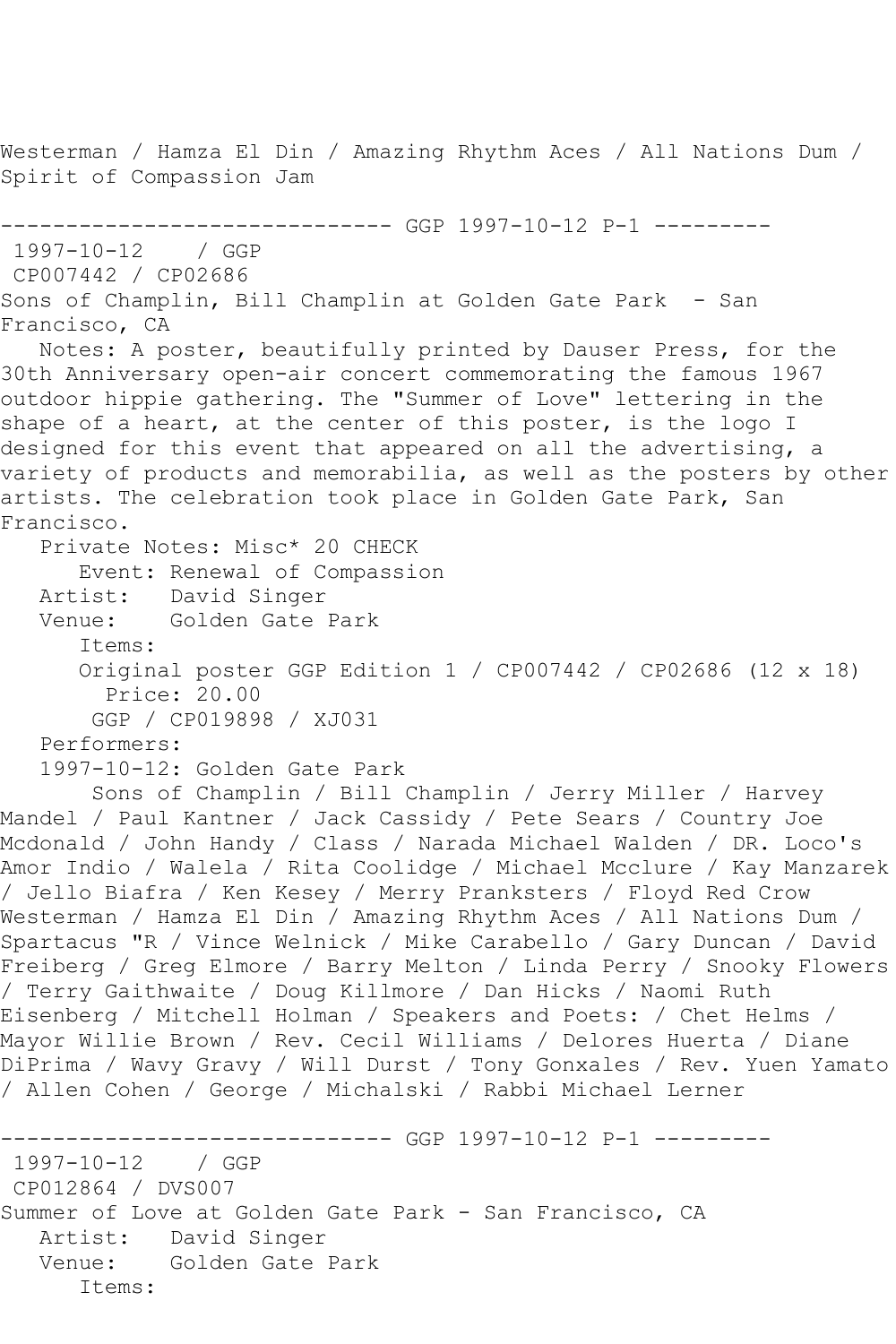```
 Original poster GGP Edition 1 / CP012864 / DVS007
   Performers:
   1997-10-12: Golden Gate Park
       ------------------------------ GGP 1997-10-12 P-1 ---------
1997-10-12 / GGP 
CP014605 / MARM413
Sons of Champlin, Bill Champlin at Golden Gate Park - San
Francisco, CA
      Event: Summer of Love Festival, Gathering of The Tribes
   Artist: Dennis Loren
   Venue: Golden Gate Park
      Items:
      Original poster GGP Edition 1 / CP014605 / MARM413
       GGP / CP012839 / DL19971012
       GGP / CP014558 / MARM366
   Performers:
   1997-10-12: Golden Gate Park
       Sons of Champlin / Bill Champlin / Jerry Miller / Harvey 
Mandel / Paul Kantner / Jack Cassidy / Pete Sears / Country Joe 
Mcdonald / John Handy / Class / Narada Michael Walden / DR. Loco's 
Amor Indio / Walela / Rita Coolidge / Michael Mcclure / Kay Manzarek 
/ Jello Biafra / Ken Kesey / Merry Pranksters / Floyd Red Crow 
Westerman / Hamza El Din / Amazing Rhythm Aces / All Nations Dum / 
Spartacus "R / Vince Welnick / Mike Carabello / Gary Duncan / David 
Freiberg / Greg Elmore / Barry Melton / Linda Perry / Snooky Flowers 
/ Terry Gaithwaite / Doug Killmore / Dan Hicks / Naomi Ruth 
Eisenberg / Mitchell Holman / Speakers and Poets: / Chet Helms / 
Mayor Willie Brown / Rev. Cecil Williams / Delores Huerta / Diane 
DiPrima / Wavy Gravy / Will Durst / Tony Gonxales / Rev. Yuen Yamato 
/ Allen Cohen / George / Michalski / Rabbi Michael Lerner
------------------------------ GGP 1998-09-07 P-1 ---------
1998-09-07 / GGP 
CP014751 / MARM567
Webs, Terry Haggerty at Golden Gate Park - San Francisco, CA
      Event: 4th Annual Labor of Love Concert
   Venue: Golden Gate Park
   Promoter: Webs
      Items:
      Original poster GGP Edition 1 / CP014751 / MARM567
   Performers:
   1998-09-07: Golden Gate Park
       Webs / Terry Haggerty
------------------------------ GGP 1999-06-05 P-1 ---------
```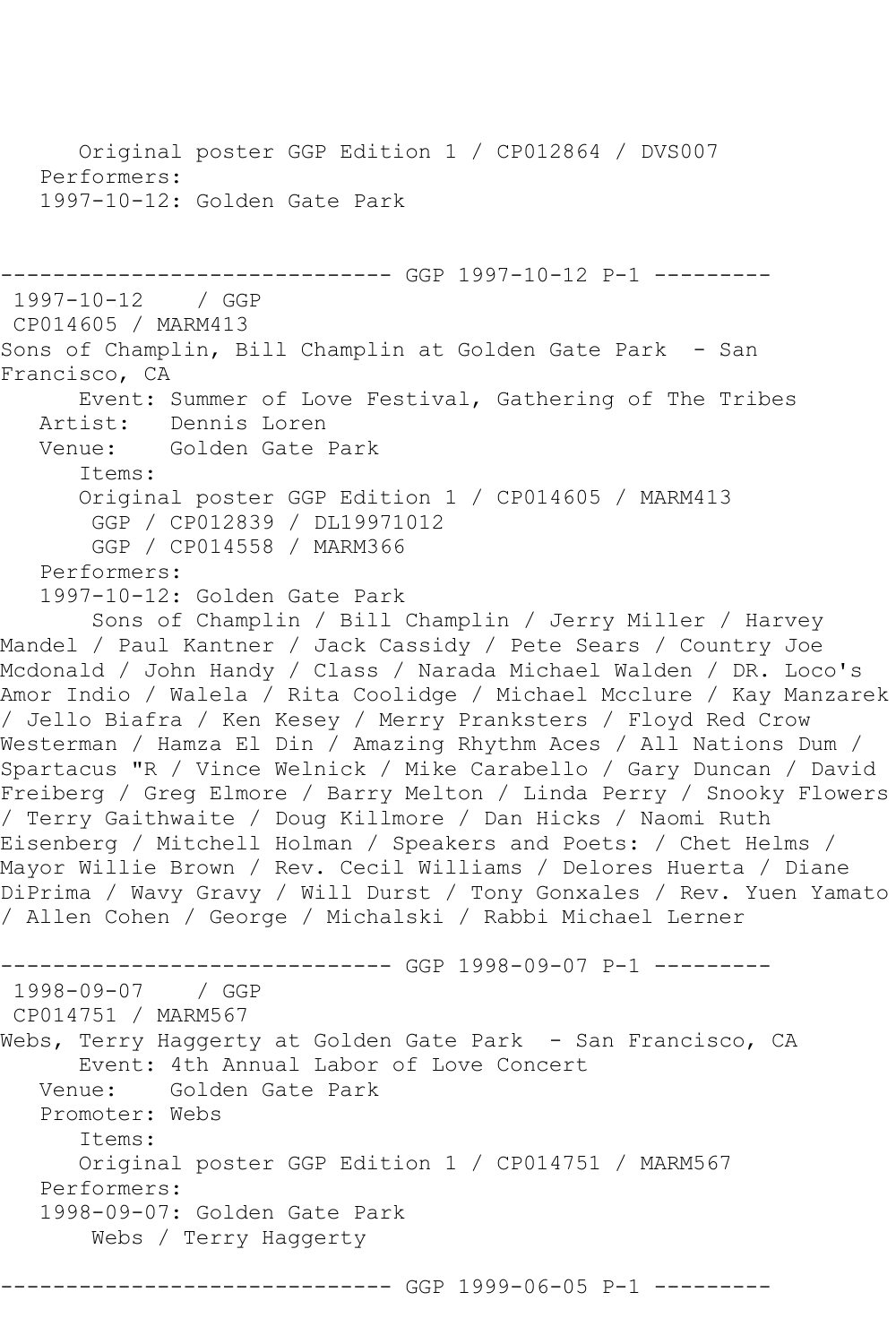1999-06-05 / GGP CP005887 / CP01136 Van Morrison, Elvis Costello at Golden Gate Park - San Francisco, CA Notes: This item appears in the Art of Rock book, plate no. 990605\_S Private Notes: Misc \* CHECK Venue: Golden Gate Park Items: Original poster GGP Edition 1 / CP005887 / CP01136 AORPlate: 990605\_S GGP / CP019336 / XF005 AORPlate: 990605\_S Performers: 1999-06-05: Golden Gate Park Van Morrison / Elvis Costello / Ben Harper / Innocent Criminals / Shane MacGowan ------------------------------ POL 19zz-06-24 P-1 --------- 19zz-06-24 / POL CP014695 / MARM510 Pearl Jam at Polo Grounds, Golden Gate Park - San Francisco, Venue: Polo Grounds, Golden Gate Park Promoter: Bill Graham Presents Items: Original poster POL Edition 1 / CP014695 / MARM510 Performers: 19zz-06-24: Polo Grounds, Golden Gate Park Pearl Jam ------------------------------ GGP 19zz-10-22 P-1 --------- 19zz-10-22 / GGP CP013726 / JOS010 Rock Art Expo at Golden Gate Park - San Francisco, CA Artist: John Seabury<br>Venue: Golden Gate I Golden Gate Park Items: Original poster GGP Edition 1 / CP013726 / JOS010 Performers: 19zz-10-22 19zz-10-23: Golden Gate Park ------------------------------ GGP 19zz-10-23 P-1 --------- 19zz-10-23 / GGP CP010266 / CS05360 Rock Art Expo at Golden Gate Park - San Francisco, CA Venue: Golden Gate Park